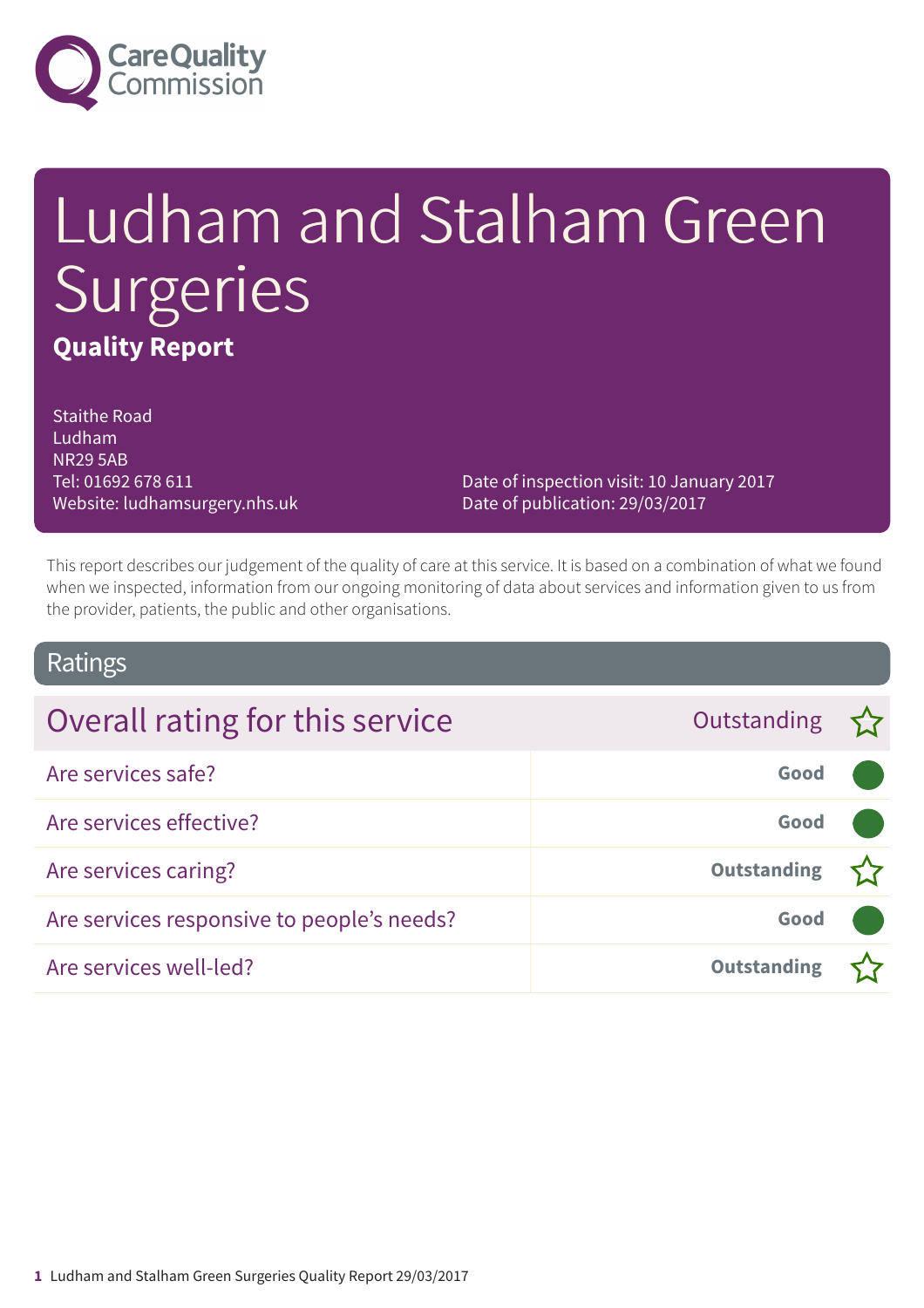### **Contents**

| Summary of this inspection                                                                                                                                                                            | Page           |  |
|-------------------------------------------------------------------------------------------------------------------------------------------------------------------------------------------------------|----------------|--|
| Overall summary<br>The five questions we ask and what we found<br>The six population groups and what we found<br>What people who use the service say<br>Areas for improvement<br>Outstanding practice | $\overline{2}$ |  |
|                                                                                                                                                                                                       | $\overline{4}$ |  |
|                                                                                                                                                                                                       | 8              |  |
|                                                                                                                                                                                                       | 13             |  |
|                                                                                                                                                                                                       | 13             |  |
|                                                                                                                                                                                                       | 13             |  |
| Detailed findings from this inspection                                                                                                                                                                |                |  |
| Our inspection team                                                                                                                                                                                   | 14             |  |
| Background to Ludham and Stalham Green Surgeries                                                                                                                                                      | 14             |  |
| Why we carried out this inspection                                                                                                                                                                    | 14             |  |
| How we carried out this inspection                                                                                                                                                                    | 14             |  |
|                                                                                                                                                                                                       |                |  |

Detailed findings 16

### Overall summary

We carried out an announced comprehensive inspection at Ludham and Stalham Green Surgeries on 10 January 2017. Overall the practice is rated as outstanding.

Our key findings across all the areas we inspected were as follows:

- Staff understood and fulfilled their responsibilities to raise concerns, and to report incidents and near misses. Information about safety was recorded, monitored, appropriately reviewed and addressed. Where relevant, information was also shared with other practices in the area via a practice manager's forum, upon instigation of the practice manager.
- Risks to patients were assessed and well managed.
- Staff assessed patients' needs and delivered care in line with current evidence based guidance. Staff had been trained to provide them with the skills, knowledge and experience to deliver effective care and treatment.
- Feedback from patients about their care was positive. Patients said they were treated with compassion, dignity and respect and they were involved in their

care and decisions about their treatment. Data from the National GP Patient Survey published in July 2016 showed that patients rated the practice higher than others for most aspects of care.

- Information about services and how to complain was available and easy to understand. Improvements were made to the quality of care as a result of complaints and concerns.
- The practice had good facilities and was well equipped to treat patients and meet their needs.
- The provider was aware of and complied with the requirements of the duty of candour.
- There was a clear leadership structure and staff felt well supported by management.

The area where the provider should make an improvement is:

• Ensure that the procedures following uncollected medicines and for dispensing high risk medicines is consistent across both dispensaries.

We saw various elements of outstanding practice: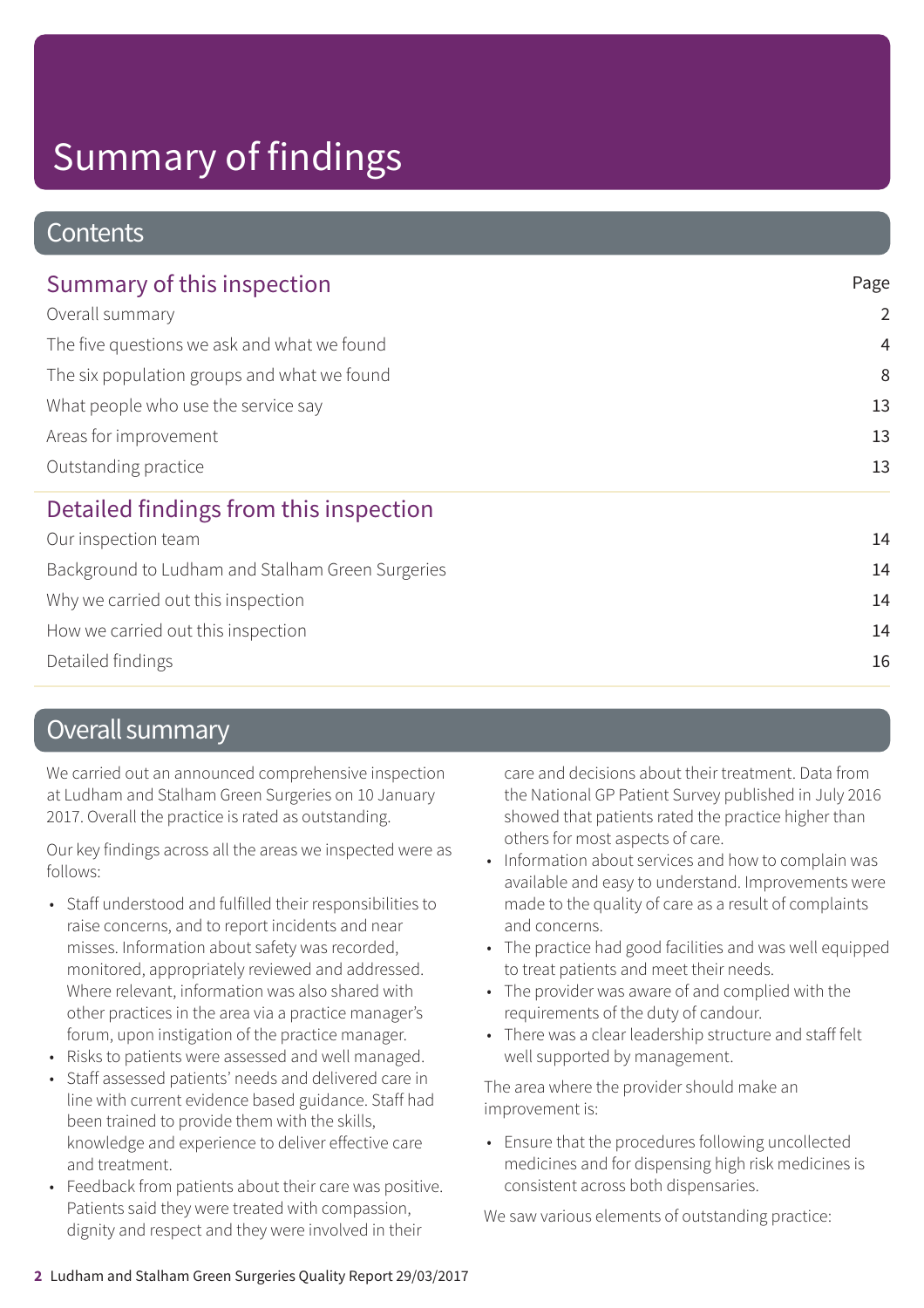• There were various means through which the management team had gone the extra mile to support staff and patients. For example, the practice manager had made various visits to staff that had been sick long term. There were arrangements in place for those members of staff that lived alone to ensure they arrived home safely if they were the last to leave the premises. Individual stress assessments had been undertaken with staff, who had also attended a stress

management workshop in November 2015. In addition, the practice had been awarded the Royal College of General Practitioners (RCGP) East Anglia Faculty Practice Team Award in October 2016.

• The practice hosted the Alzheimer's Society Dementia Café on a monthly basis. This was done during practice closure afternoons so that patients making use of this facility would experience the privacy they may wish for or require.

**Professor Steve Field** CBE FRCP FFPH FRCGPChief Inspector of General Practice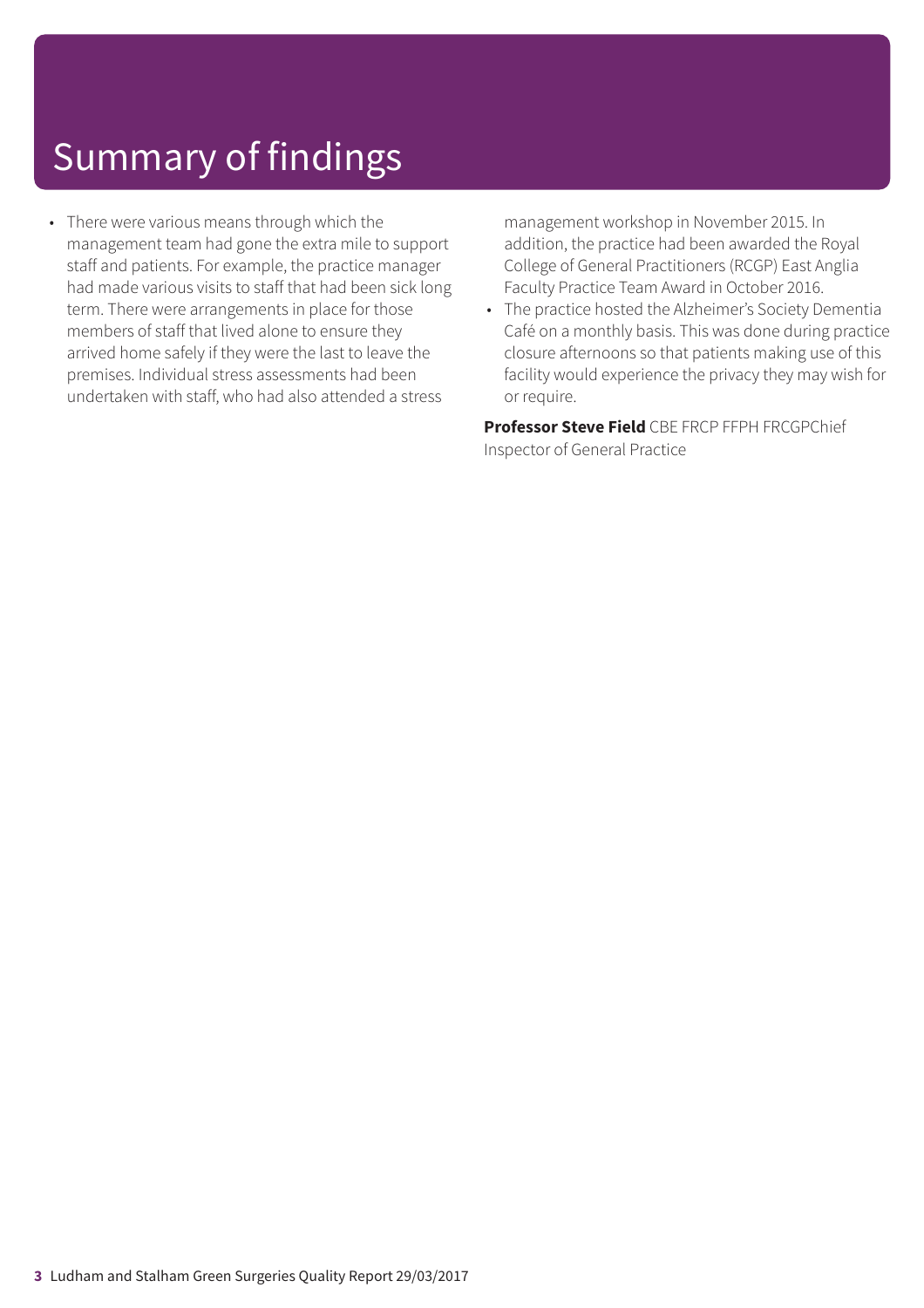### The five questions we ask and what we found

We always ask the following five questions of services.

#### **Are services safe?**

The practice is rated as good for providing safe services.

- There was an effective system in place for reporting and recording significant events.
- Lessons were shared to make sure action was taken to improve safety in the practice. Several months prior to our inspection the practice manager had introduced discussion of significant events at the practice managers' monthly meetings within the commissioning group.
- The practice had clearly defined and embedded systems, processes and practices in place to keep patients safe and safeguarded from abuse. The practice proactively monitored for children that were not brought to their appointment and followed up on these for potential safeguarding reasons.
- Risks to patients were assessed and well managed.

### **Are services effective?**

The practice is rated as good for providing effective services.

- The practice used the information collected for the Quality and Outcomes Framework (QOF) and performance against national screening programmes to monitor outcomes for patients. QOF is a system intended to improve the quality of general practice and reward good practice. The most recent published results showed that the practice had achieved 96% of the total number of points available, with 7% exception reporting (exception reporting is the removal of patients from QOF calculations where, for example, the patients are unable to attend a review meeting or certain medicines cannot be prescribed because of side effects).
- Staff assessed needs and delivered care in line with current evidence based guidance. Staff had the skills, knowledge and experience to deliver effective care and treatment.
- There was evidence of appraisals and personal development plans for all staff.
- Staff worked with other health care professionals to understand and meet the range and complexity of patients' needs.

### **Are services caring?**

The practice is rated as outstanding for providing caring services.

**Good –––**

**Good –––**



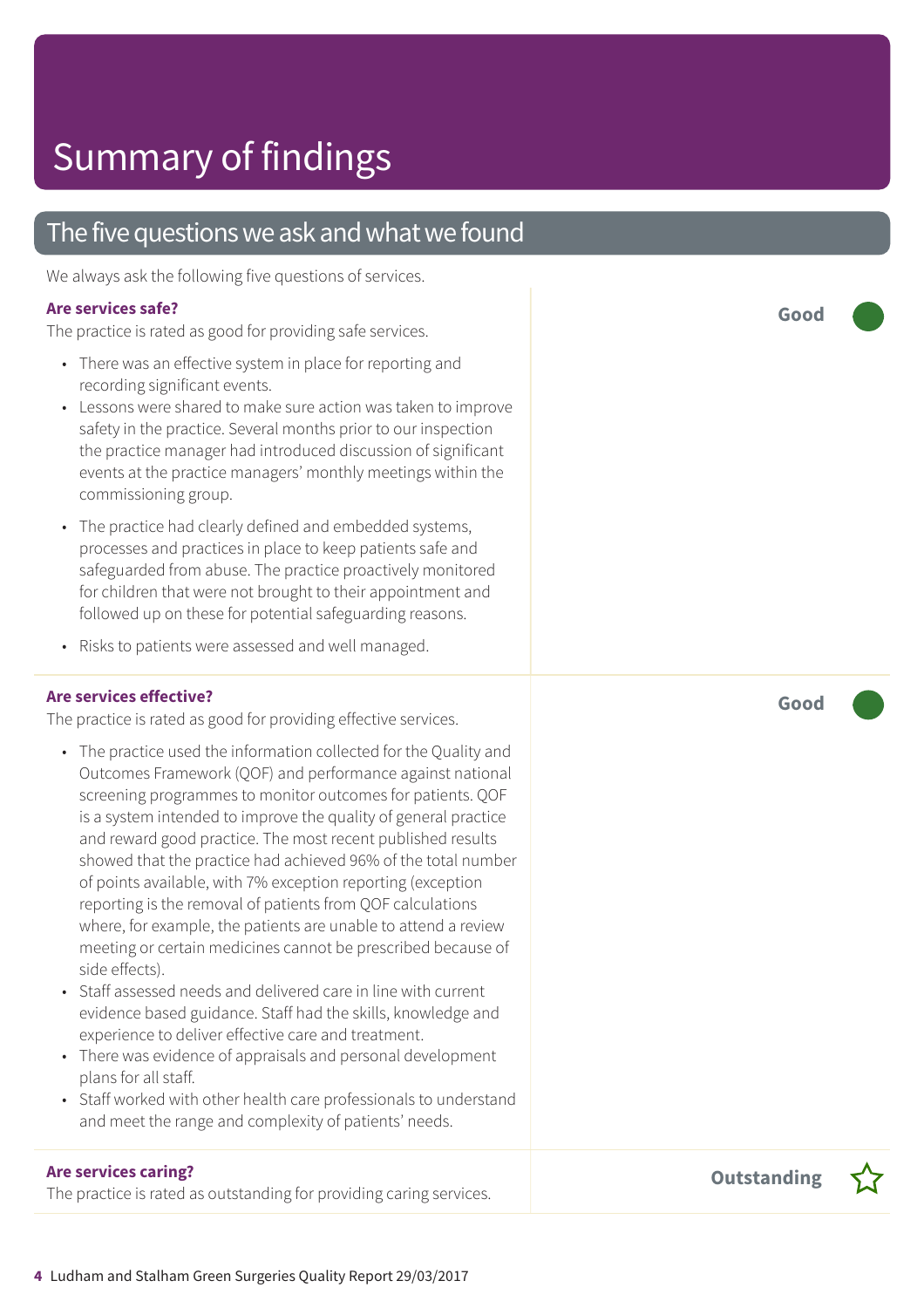- Data from the National GP Patient Survey published in July 2016 showed patients rated the practice higher than others for most aspects of care.
- Feedback from patients about their care was positive. Patients said they were treated with compassion, dignity and respect and they were involved in decisions about their care and treatment.
- Information for patients about the services available was easy to understand and accessible.
- We saw staff treated patients with kindness and respect, and maintained patient and information confidentiality.
- The practice had identified 127 patients as carers (approximately 2% of the practice list). Information for carers was available in the practice. Written information was available in the waiting room to direct carers to the various avenues of support available to them. A member of the administration staff had been appointed carers champion to enable further and continuous support for carers.
- Staff told us that if families had suffered bereavement, their usual GP visited them and provided further consultation at a flexible time and location to meet the family's needs and/or by giving them advice on how to find a support service. Both staff and patients had commented that the practice went above and beyond the call of duty to support those suffering a bereavement. This was also reflected in the Practice Team Award awarded by the RCGP East Anglia Faculty in 2016.

#### **Are services responsive to people's needs?**

The practice is rated as good for providing responsive services.

- Practice staff reviewed the needs of its local population and engaged with the NHS England Area Team and Clinical Commissioning Group to secure improvements to services where these were identified.
- Data from the National GP Patient Survey published in July 2016 showed that 92% were able to get an appointment to see or speak to someone the last time they tried compared to the local average of 90% and the national average of 85%.
- The practice hosted a vaiety of external services to improve access to these for local residents, eradicating the need for them to travel outside the area. For example, physiotherapy, Age UK, wellbeing services, diabetic eye screening and a hearing aid clinic.

**Good –––**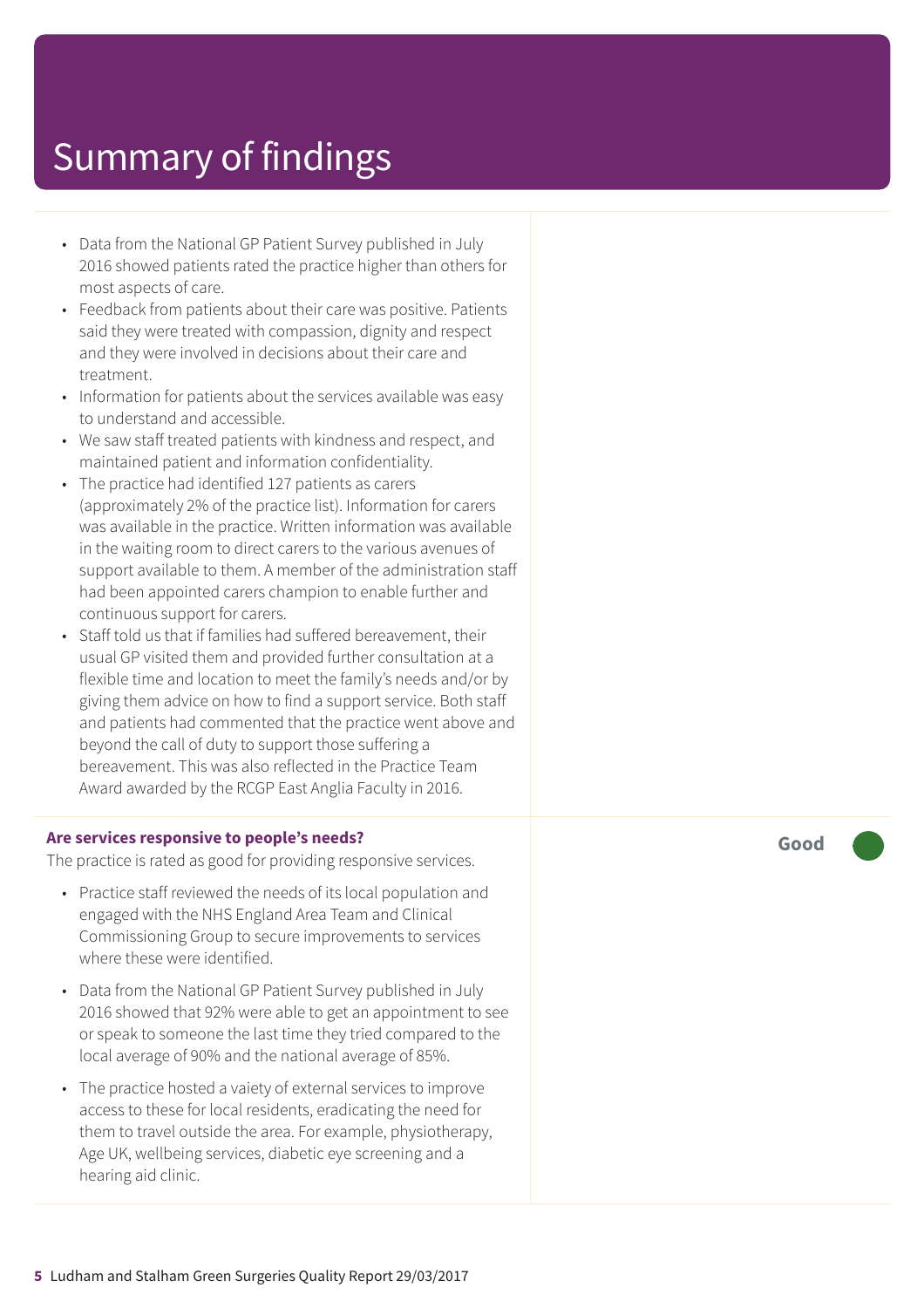- The practice hosted the Alzheimer's Society Dementia Café on a monthly basis. This was done during practice closure afternoons so that patients making use of this facility would experience the privacy they may wish for or require. The practice was also a dementia friendly practice.
- The practice had good facilities and was well equipped to treat patients and meet their needs.
- Information about how to complain was available and easy to understand and evidence showed the practice responded quickly to issues raised. When things went wrong patients received reasonable support, information, and a written apology. They were told about any actions to improve processes to prevent the same thing happening again.

#### **Are services well-led?**

The practice is rated as outstanding for being well-led.

- The practice had a clear vision and strategy to deliver high quality care and promote good outcomes for patients. Staff were clear about the vision and their responsibilities in relation to it and felt supported in their delivery.
- Data from the National GP Patient Survey published in July 2016 showed that 97% described the overall experience of their GP surgery as fairly good or very good compared to the local average of 89% and the national average of 85%. Despite the practice performing above average on all of the questions but one for the National GP Patient Survey they had recognised an area of improvement as a result. The practice had decided to focus on more in-depth, qualitative and detailed feedback from patients about the nursing team. To offer a boost to morale and confidence within the team and to provide useful patient feedback for the new upcoming nurse revalidation scheme.
- There was a clear leadership structure and staff felt supported by management. There was an overarching governance framework which supported the delivery of the strategy and good quality care. The practice had a number of policies and procedures to govern activity and held regular governance meetings. There were effective arrangements to monitor and improve quality and identify risk.
- The provider was aware of and complied with the requirements of the duty of candour. The lead GP encouraged a culture of openness and honesty. The practice had systems in place for notifiable safety incidents and ensured this information was shared with staff to ensure appropriate action was taken

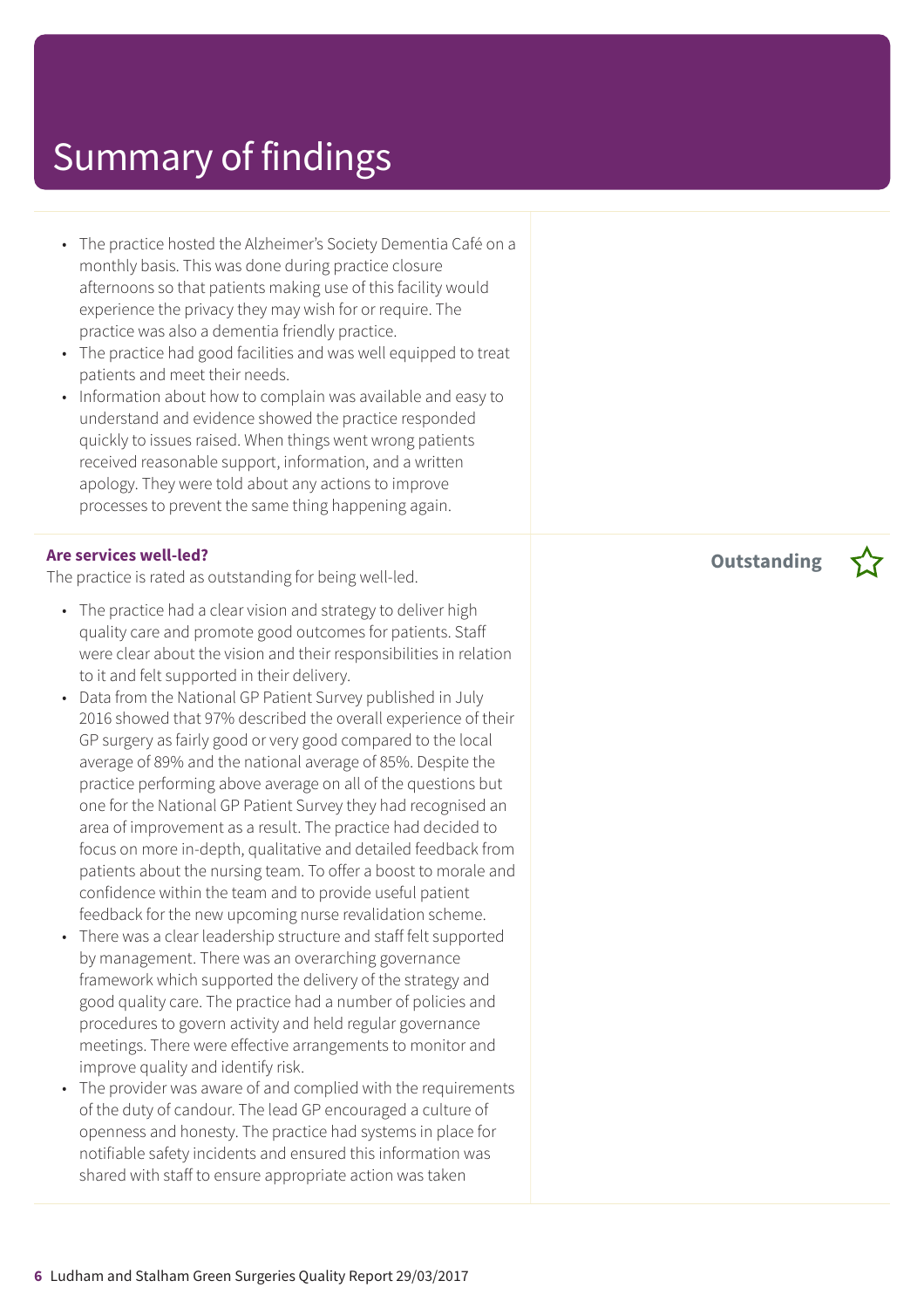- The practice proactively sought feedback from staff and patients, which it acted on. The patient participation group was active.
- The practice had been awarded the Royal College of General Practitioners (RCGP) East Anglia Faculty Practice Team Award in October 2016.
- There were several members of staff that held champion roles, for example for carers.
- Staff commented on how positive the support and leadership they received from the practice manager and partners was.
- The practice was a teaching and a research practice.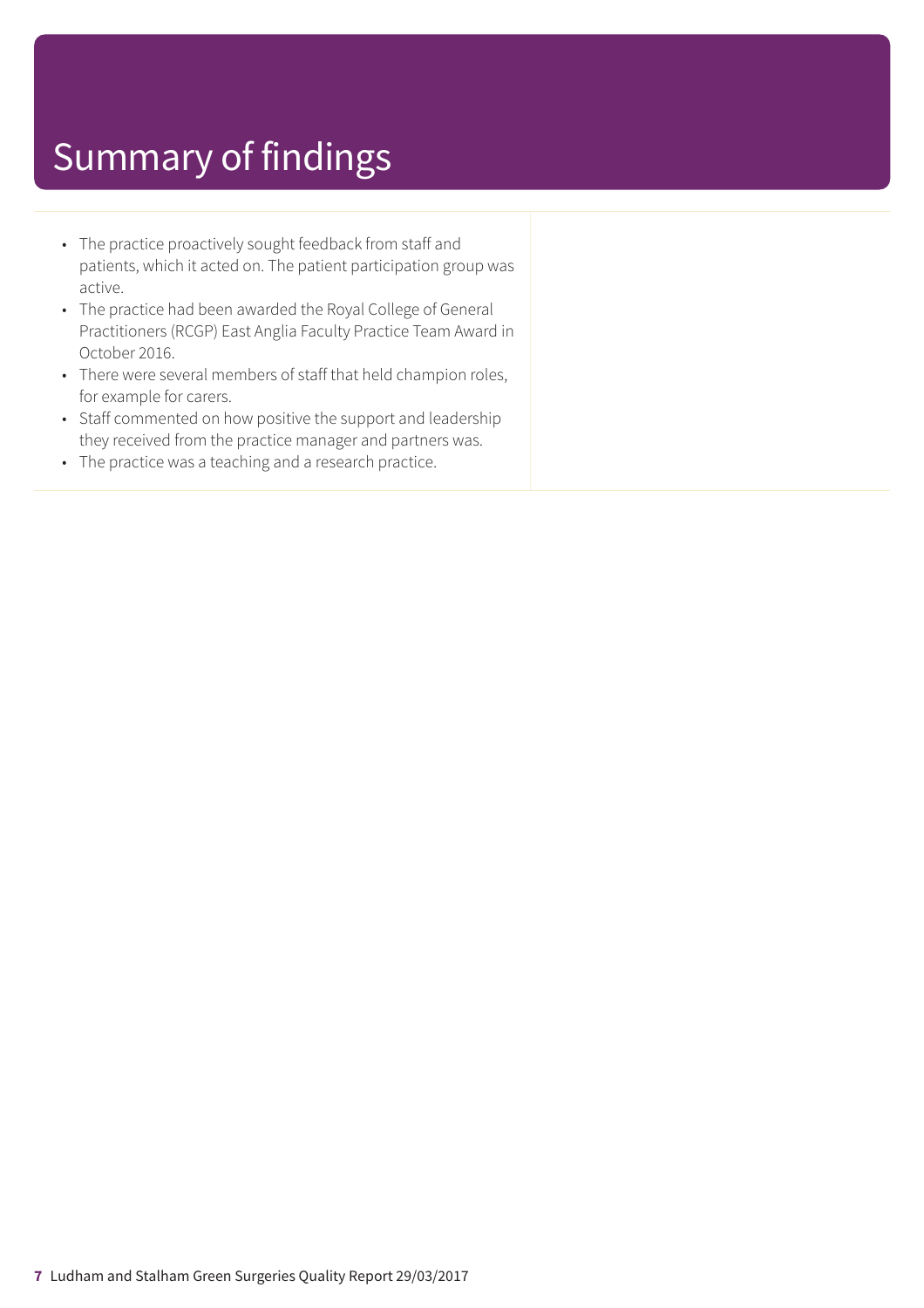### The six population groups and what we found

We always inspect the quality of care for these six population groups.

#### **Older people**

The practice is rated as outstanding for the care of older people.

- The practice was responsive to the needs of older people, and offered home visits and urgent appointments for those with enhanced needs.
- The practice provided ward-round style weekly visits to various local care and nursing homes. Each had different care specialities for patients, including elderly people with medication needs and specialist dementia units. Each home had a specific lead GP allocated to ensure continuity of care. These lead GPs acted as the main point of contact for these homes and worked with the care home teams to ensure patients' needs were met. The GPs also worked with a community pharmacist when conducting patients' annual medicine reviews.
- The practice nurses visited care homes and housebound patients to offer chronic disease reviews and seasonal immunisations, together with a member of the admin team to support them with record keeping..
- The practice contacted patients after their discharge from hospital to address any concerns and assess if the patient needed GP involvement at that time.
- Nationally reported data showed that outcomes for patients for conditions commonly found in older people, including rheumatoid arthritis and heart failure, were above local and national averages.
- The practice hosted a vaiety of external services to improve access to these for local residents, eradicating the need for them to travel outside the area. For example, physiotherapy, Age UK, wellbeing services, diabetic eye screening and a hearing aid clinic.
- The dispensary offered medicine dosage and carousel services to those requiring this. This enabled and assisted patients taking their medicines where they otherwise may not have been able to.
- Flu clinics were held at the practice but also in local village halls so that patients did not always have to travel to the practice.
- When the practice recruited a recent member of the GP partner team they had considered the needs of the patient population and recruited a GP with an additional qualification in geriatric medicine.

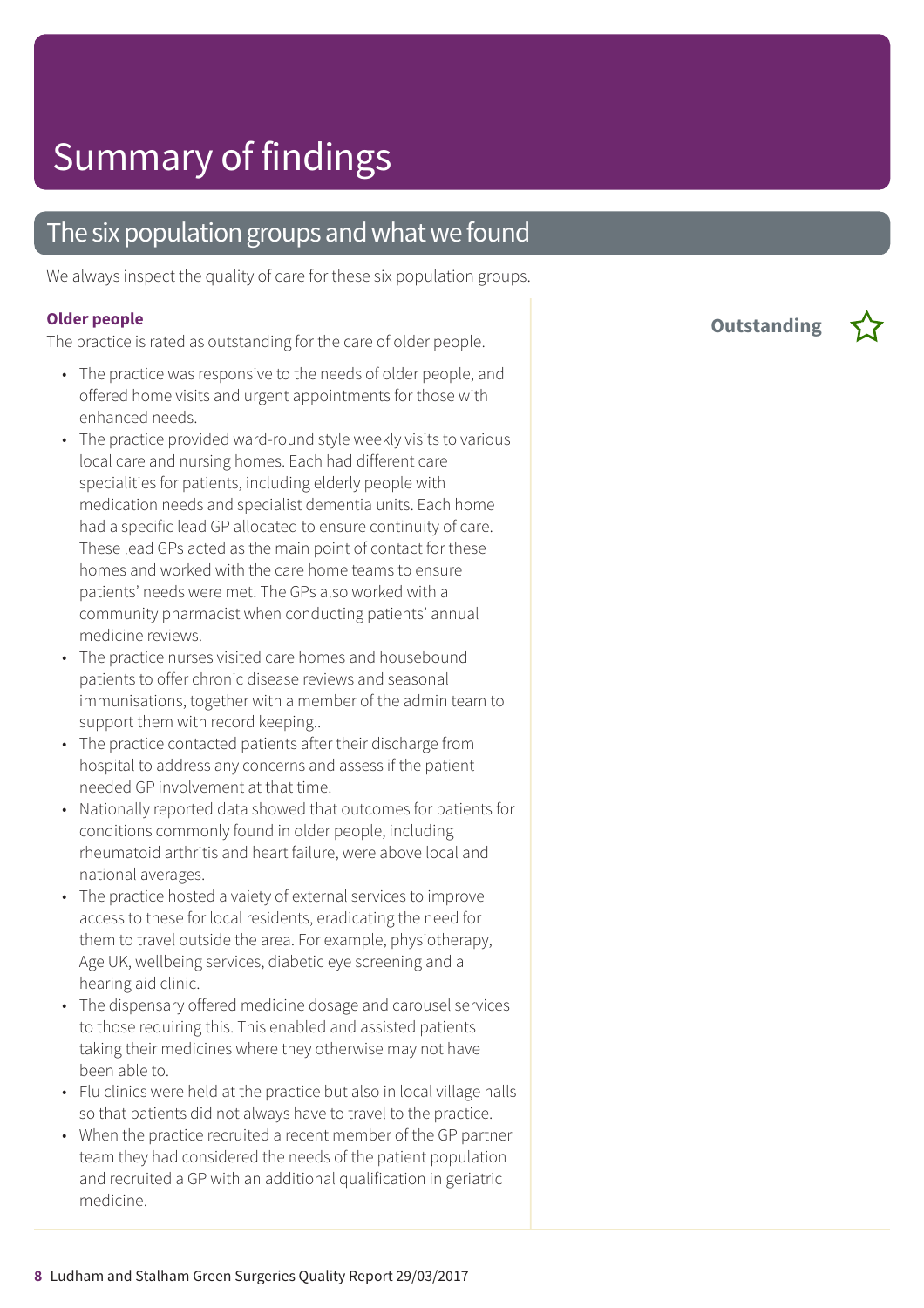#### **People with long term conditions**

The practice is rated as outstanding for the care of people with long-term conditions.

- Nursing and GP staff had lead roles in chronic disease management and patients at risk of hospital admission were identified as a priority.
- The practice used the information collected for the Quality and Outcomes Framework (QOF) to monitor outcomes for patients (QOF is a system intended to improve the quality of general practice and reward good practice). Data from 2015/2016 showed that performance for diabetes related indicators was 76%, which was below the local average of 93% and national average of 90%. Exception reporting for diabetes related indicators was below local and national averages (exception reporting is the removal of patients from QOF calculations where, for example, the patients are unable to attend a review meeting or certain medicines cannot be prescribed because of side effects).
- Longer appointments and home visits were available when needed.
- Patients with complex needs had a named GP and a structured annual review to check their health and medicines needs were being met.
- For those patients with the most complex needs, the named GP worked with relevant health and care professionals to deliver a multidisciplinary package of care.
- The practice had implemented a monthly clinic at each site with the secondary care diabetic specialist nurse to help with patients who found it difficult to access hospital, either because of rural transportation issues or because they felt more comfortable in the familiar surroundings of the practice.
- The practice provided in-house D-Dimer testing (a blood test that measures a substance that is released when a blood clot breaks up) and use of a Doppler machine (used to check for deep vein thrombosis) at both sites.

#### **Families, children and young people**

The practice is rated as outstanding for the care of families, children and young people.

• There were systems in place to identify and follow up children living in disadvantaged circumstances and who were at risk, for example, children and young people who had a high number of A&E attendances.

**Outstanding –**

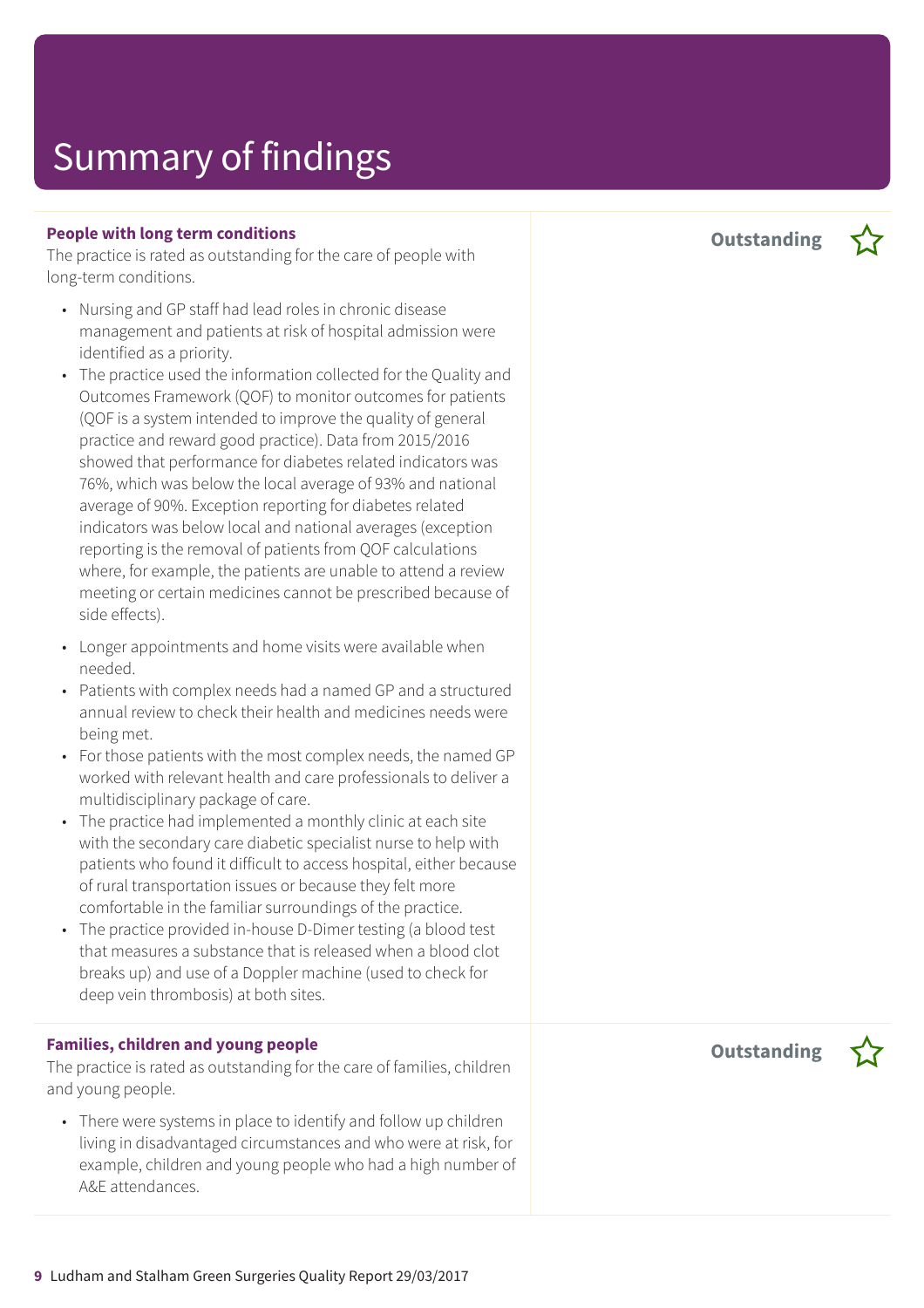- The practice offered a variety of contraceptive methods including implants fitting and removal.
- Childhood immunisation rates for the vaccinations given were in line with, or above CCG and national averages
- Patients told us that children and young people were treated in an age-appropriate way and were recognised as individuals. The practice offered school readiness checks for children.
- The percentage of women registered at the practice that were screened for cervical cancer adequately in the previous 42 months (if aged 24-49) or 66 months (if aged 50-64) was 73%, which just below the local average of 77% and in line with the national average of 74%.
- Appointments were available outside of school hours and the premises were suitable for children and babies.
- The practice offered chlamydia screening and testing kits.
- The practice offered monthly contraceptive implant and removal clinics, including IUD/IUS (coil) insertion and removal and IUCD (Intrauterine Contraceptive Device) emergency fitting.
- We saw positive examples of joint working with midwives, health visitors and school nurses.

### **Working age people (including those recently retired and students)**

The practice is rated as outstanding for the care of working-age people (including those recently retired and students).

- The needs of the working age population, those recently retired and students had been identified and the practice had adjusted the services it offered to ensure these were accessible, flexible and offered continuity of care.
- Extended hours were offered on Monday between 6.30pm and 8pm at both sites alternately.
- The practice was proactive in offering online services as well as a full range of health promotion and screening that reflects the needs for this age group. Including smoking cessation advice.
- The practice provided text message services for patients including reminders for appointments, annual reviews, flu vaccinations and health campaigns. The also used this medium to approach patients for feedback through the Friends and Family Test.
- Practice staff carried out NHS health checks for patients between the ages of 40 and 74 years.

### **People whose circumstances may make them vulnerable**

The practice is rated as outstanding for the care of people whose circumstances may make them vulnerable.

**Outstanding –**



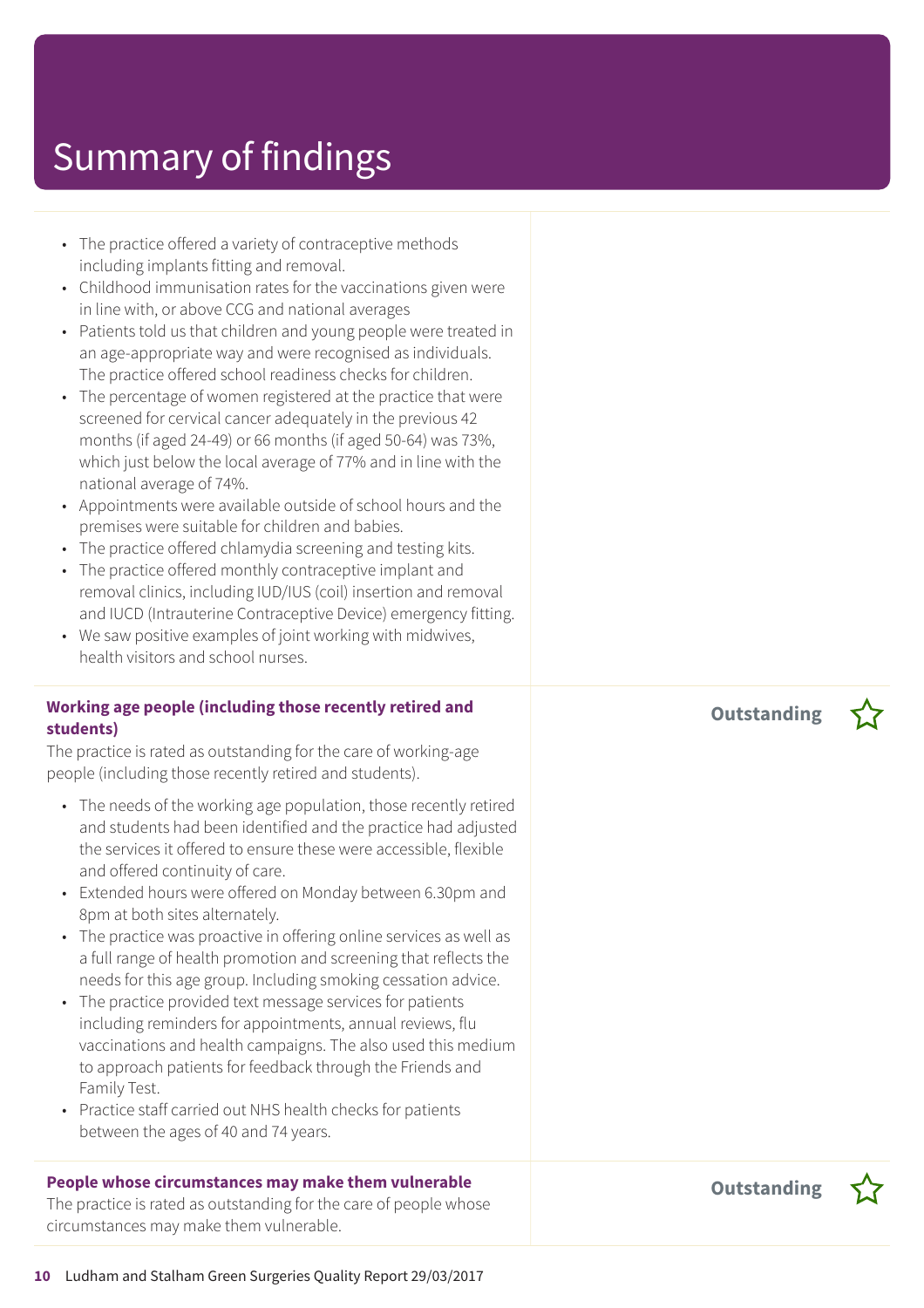- The practice held a register of patients living in vulnerable circumstances including those with a learning disability. The practice had 23 registered patients with a learning disability of whom 17 had received a review. Of the six patients that were due one had left the area, two had declined and three remained requiring a review.
- The practice offered longer appointments for patients with a learning disability.
- The practice regularly worked with other health care professionals in the case management of vulnerable patients.
- Patients who were carers were identified and signposted to local carers' groups. The practice's computer system alerted GPs if a patient was also a carer. The practice had identified 127 patients as carers (approximately 2% of the practice list). There was a member of the administration staff that had been appointed carers champion to enable further and continuous support for carers.
- A management assistant in the practice had attended a specialist course run by a local charity and presented by people with learning disabilities and sensory impairment in order to improve the practice's accessible information standards. This resulted in easy read versions of key documents and access to order audio and braille versions as required.
- The practice informed vulnerable patients about how to access various support groups and voluntary organisations.
- Staff knew how to recognise signs of abuse in vulnerable adults and children. Staff were aware of their responsibilities regarding information sharing, documentation of safeguarding concerns and how to contact relevant agencies in normal working hours and out-of-hours.
- Both staff and patients had commented that the practice also went above and beyond the call of duty to support those suffering a bereavement. This was also reflected in the Practice Team Award awarded by the RCGP East Anglia Faculty in 2016.

#### **People experiencing poor mental health (including people with dementia)**

The practice is rated as outstanding for the care of people experiencing poor mental health (including people with dementia).

• The percentage of patients diagnosed with dementia whose care plan had been reviewed in a face-to-face review in the preceding 12 months during 2015/16 was 89%, which was 7% above the local average and 6% above the national average.

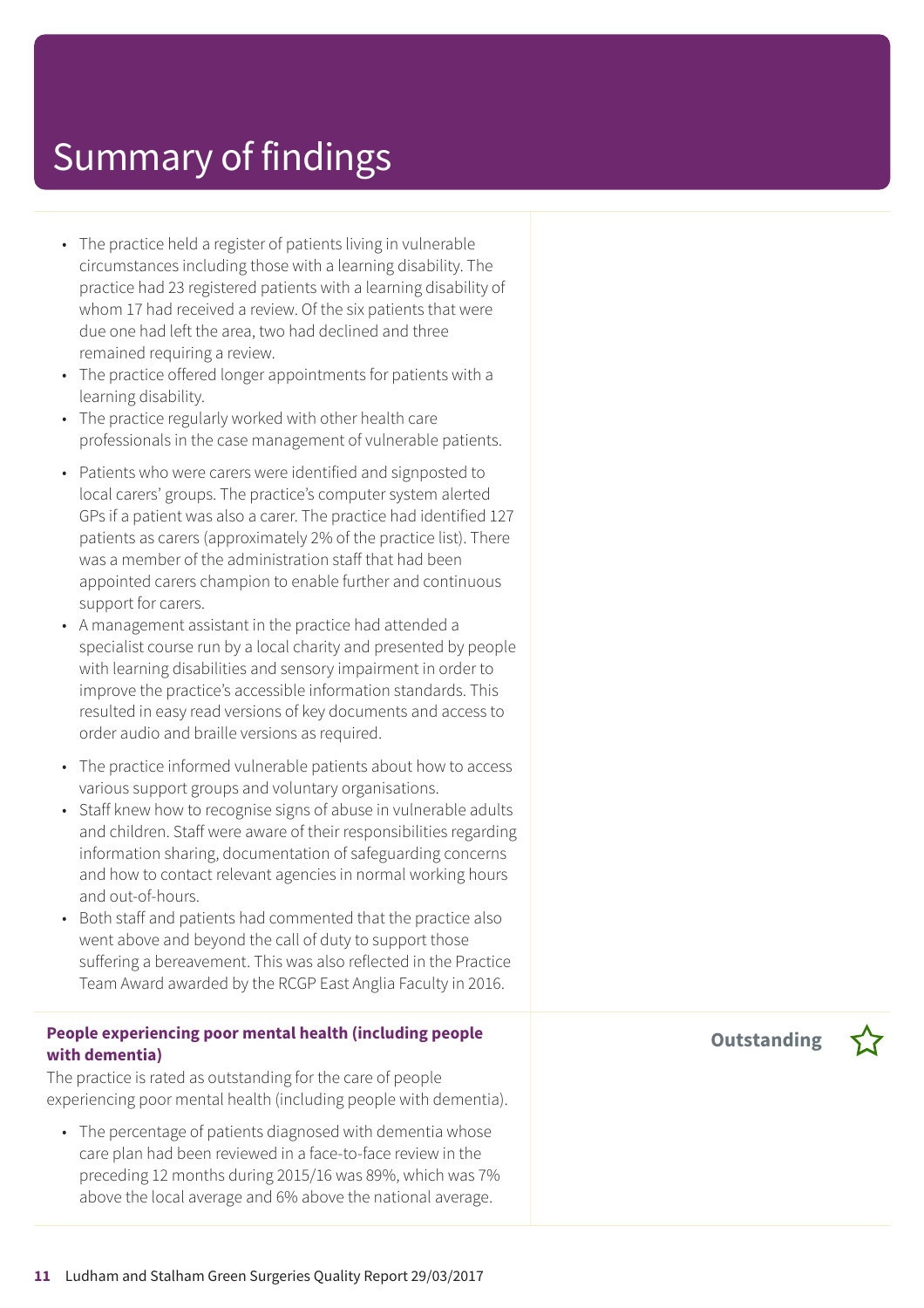- The percentage of patients with schizophrenia, bipolar affective disorder and other psychoses who had a comprehensive care plan documented in the record, in the preceding 12 months, agreed between individuals, their family and/or carers as appropriate was 90%%, which was 2% above the local average and 2% above the national average.
- The practice hosted the Alzheimer's Society Dementia Café on a monthly basis. This was done during practice closure afternoons so that patients making use of this facility would experience the privacy they may wish for or require. The practice explained that this was very well attended and appreciated by patients. There was an administration team staff member who was dementia champion, to provide further support for, carers of, and patients with dementia. The practice was also a dementia friendly practice.
- The practice regularly worked with multi-disciplinary teams in the case management of patients experiencing poor mental health, including those with dementia.
- The practice carried out advance care planning for patients with dementia.
- The practice had told patients experiencing poor mental health about how to access various support groups and voluntary organisations, some of which visited the practice on a regular basis.
- Staff had a good understanding of how to support patients with mental health needs and dementia. There were staff in various champion roles, including dementia champion and carers champion.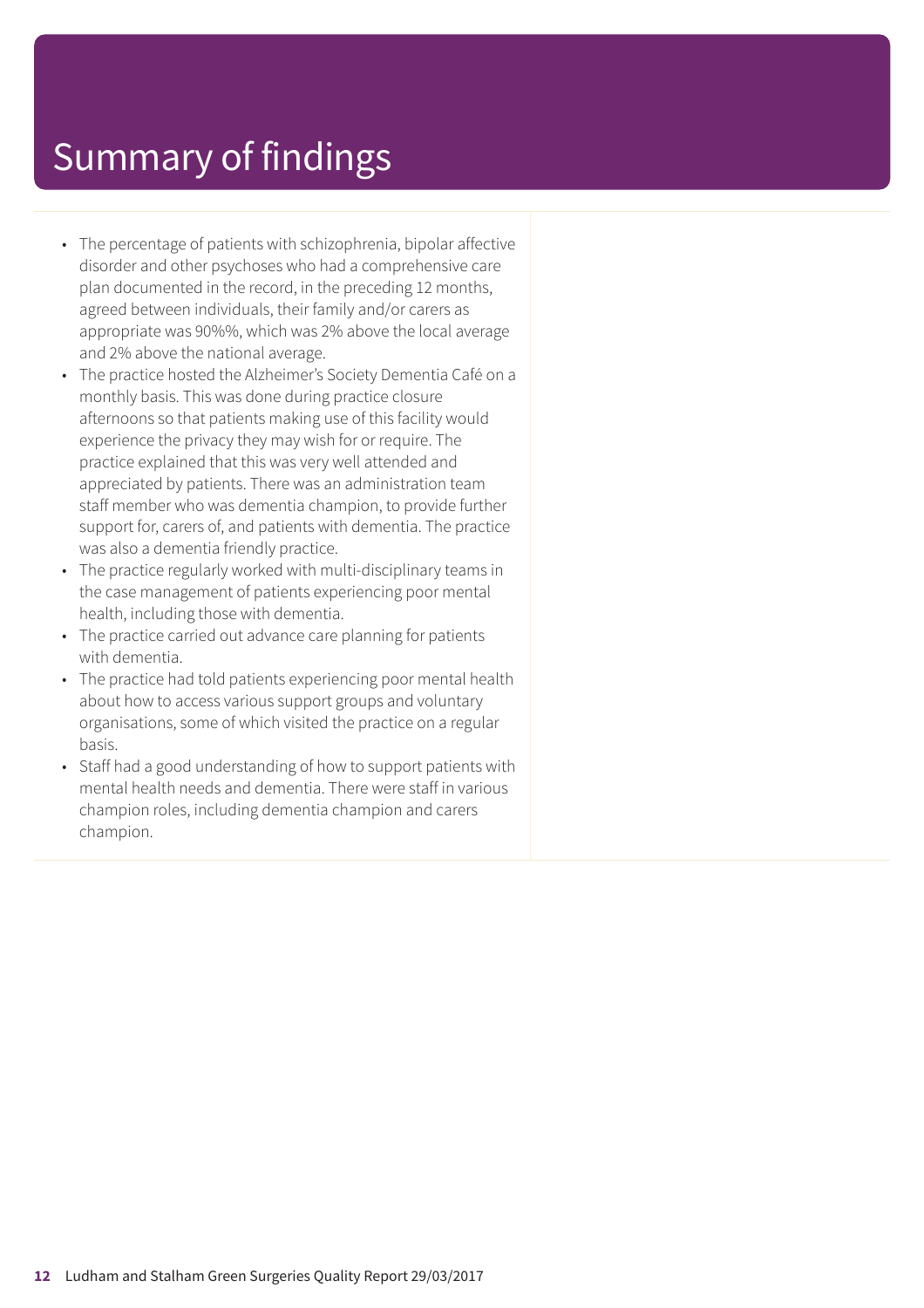### What people who use the service say

The National GP Patient Survey results were published in July 2016. The results showed the practice performed in line with local and national averages in most areas. 213 survey forms were distributed and 132 were returned. This represented a 62% completion rate.

- 93% found it easy to get through to this surgery by phone compared to a local average of 78% and a national average of 73%.
- 92% were able to get an appointment to see or speak to someone the last time they tried (local average 90%, national average 85%).
- 97% described the overall experience of their GP surgery as fairly good or very good (local average 89%, national average 85%).
- 88% said they would definitely or probably recommend their GP surgery to someone who has just moved to the local area (local average 84%, national average 78%).

As part of our inspection we also asked for CQC comment cards to be completed by patients prior to our inspection. We received 44 comment cards, all of which were positive about the standard of care received. Patients felt that the practice provided a friendly, professional and kind service, praising both individual members of staff and the practice as a whole. There were positive comments referring to all groups of staff at the practice, including administration and dispensary staff.

We spoke with two patients during the inspection. Both patients said the care they received was good and that staff were kind, friendly, caring and approachable. They told us that they received an in-depth level of care, were happy with the service received and would recommend the practice to friends and family.

### Areas forimprovement

#### **Action the service SHOULD take to improve**

• Ensure that the procedures following uncollected medicines and for dispensing high risk medicines is consistent across both dispensaries.

### **Outstanding practice**

• We saw various examples where the management team had gone the extra mile to support staff and patients. For example, the practice manager had made various visits to staff that had been sick long term. There were arrangements in place for those members of staff that lived alone to ensure they arrived home safely if they were the last to leave the premises. Individual stress assessments had been undertaken with staff, who had also attended a stress

management workshop in November 2015. In addition, the practice had been awarded the Royal College of General Practitioners (RCGP) East Anglia Faculty Practice Team Award in October 2016.

• The practice hosted the Alzheimer's Society Dementia Café on a monthly basis. This was done during practice closure afternoons so that patients making use of this facility would experience the privacy they may wish for or require.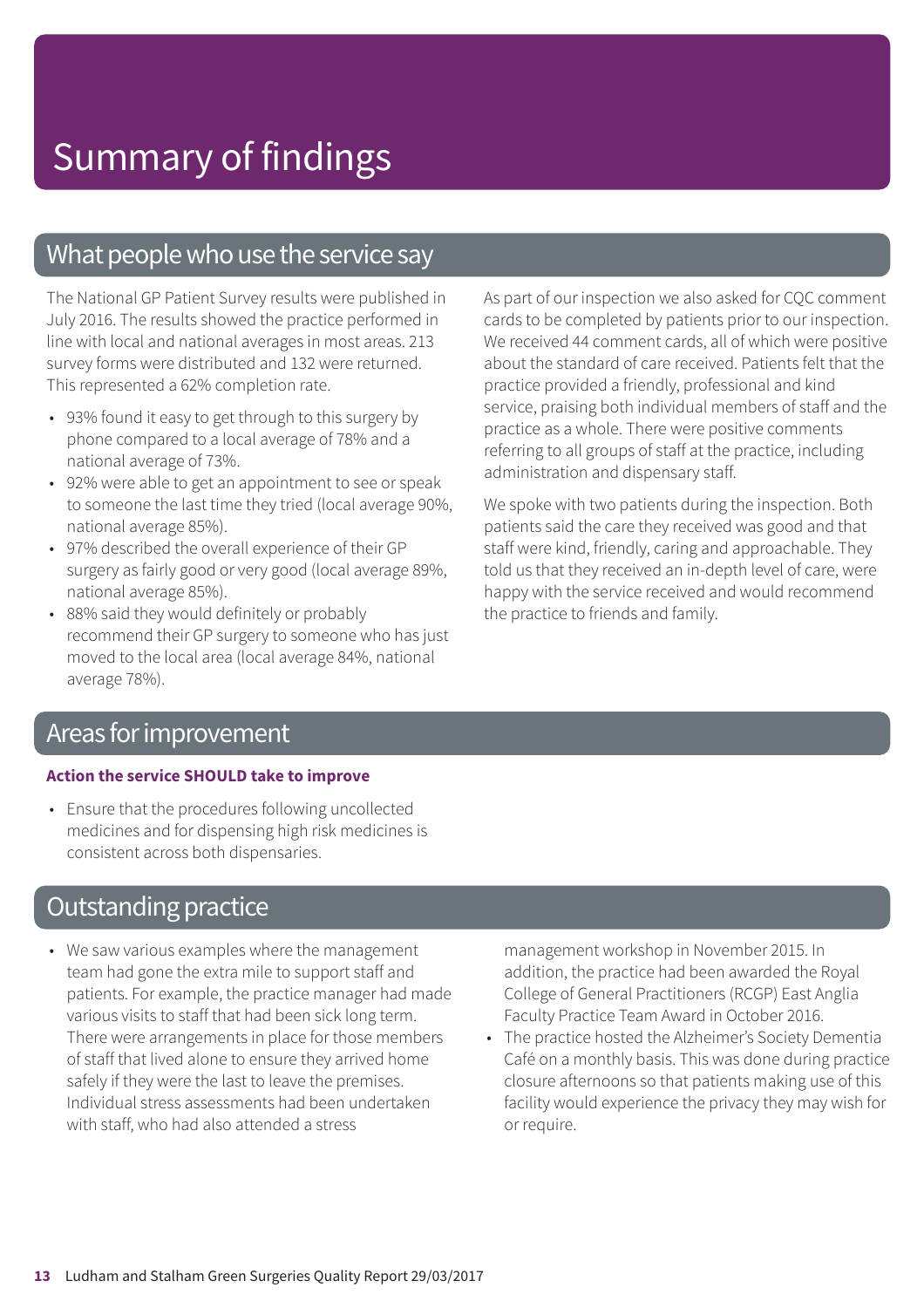

# Ludham and Stalham Green Surgeries **Detailed findings**

### Our inspection team

### **Our inspection team was led by:**

Our inspection team included a CQC lead inspector, a GP specialist adviser and a second CQC inspector.

### Background to Ludham and StalhamGreen Surgeries

Ludham and Stalham Green surgeries are situated in the respective villages in Norfolk.

The practice is contracted to provide general medical services to approximately 5,700 registered patients across both sites. Both locations have a dispensary on site and dispense medicines to patients.

According to information taken from Public Health England, the practice population has a smaller percentage of patients aged below 50, and a higher percentage of patient aged 65 and over (considerably higher in the 65 to 74 age brackets), in comparison to the national average for practices in England. Both locations are in rural areas and have a level of deprivation equal to the national average. Income deprivation levels affecting older people and children are slightly higher than the local average but lower than the national average.

The practice clinical team consists of four GP partners, three male and one female. There are three practice nurses and three health care assistants. The clinical team are supported by a practice manager, a clinical data manager,

an office manager, eight dispensing staff, one summariser, one secretary, a management assistant and ten receptionists / administrators. There were also two apprentices and the practice employed a cleaner.

The practice is a training practice and had one registrar active at the time of our inspection. There were also apprentices active at the practice.

Both locations of the practice were open from 8.30am to 6pm during weekdays. The Ludham surgery closed at 1pm on Wednesdays only and the Stalham Green surgery closed at 1pm on Thursdays only. Extended hours were offered on Monday between 6.30pm and 8pm at both sites alternately. Out-of-hours care was provided by IC24 via the NHS 111 service. Appointments with GPs or nurses could be booked twelve weeks in advance

### Why we carried out this inspection

We carried out a comprehensive inspection of this service under Section 60 of the Health and Social Care Act 2008 as part of our regulatory functions. The inspection was planned to check whether the provider is meeting the legal requirements and regulations associated with the Health and Social Care Act 2008, to look at the overall quality of the service, and to provide a rating for the service under the Care Act 2014.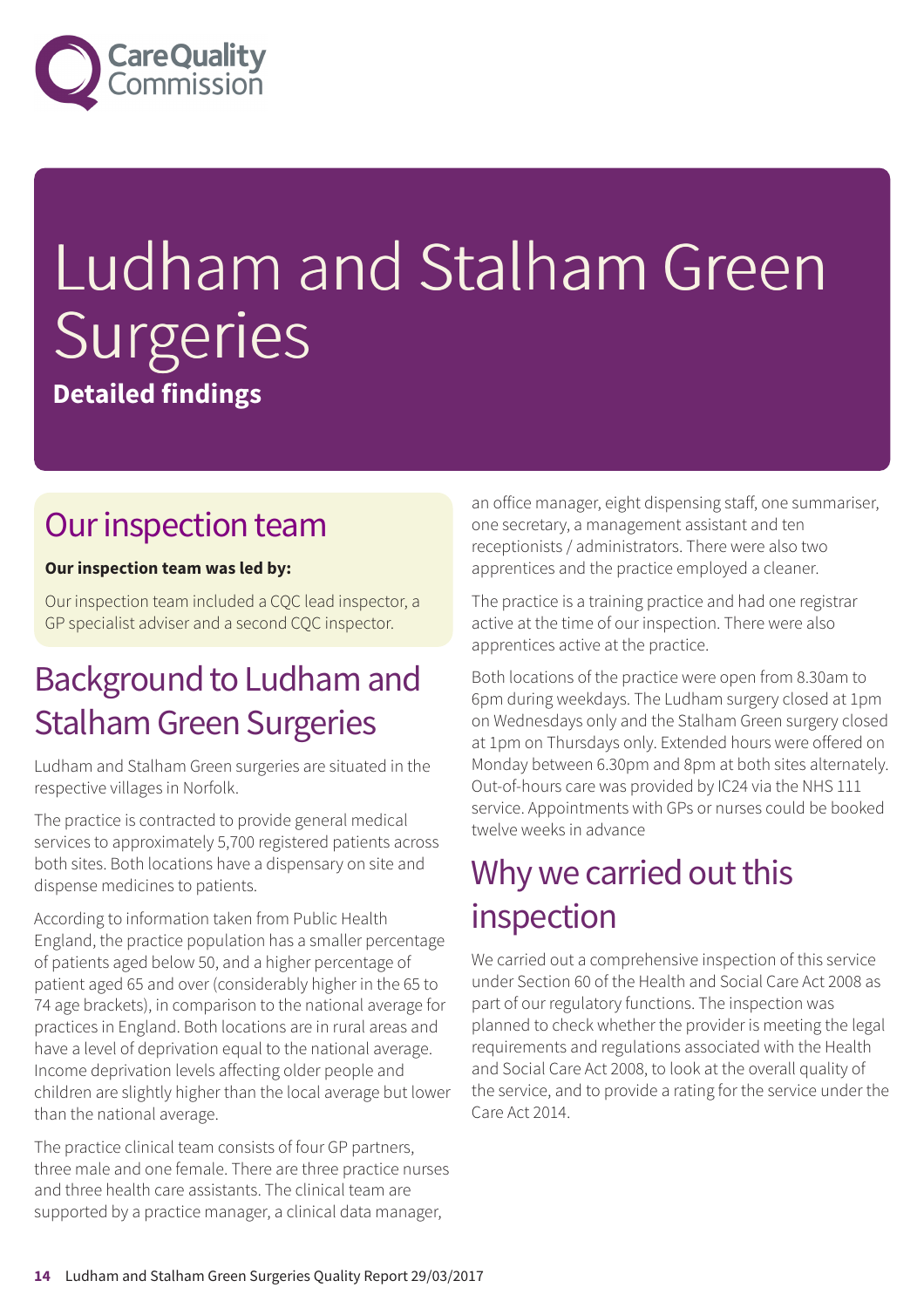# Detailed findings

### How we carried out this inspection

Before visiting, we reviewed a range of information we hold about the practice and asked other organisations to share what they knew. We carried out an announced visit on 10 January 2017. During our visit we:

- Spoke with a range of staff and spoke with patients who used the service.
- Observed how patients were being cared for and talked with carers and/or family members
- Reviewed an anonymised sample of the personal care or treatment records of patients.
- Reviewed comment cards where patients and members of the public shared their views and experiences of the service.

To get to the heart of patients' experiences of care and treatment, we always ask the following five questions:

• Is it safe?

- Is it effective?
- Is it caring?
- Is it responsive to people's needs?
- Is it well-led?

We also looked at how well services were provided for specific groups of people and what good care looked like for them. The population groups are:

- Older people
- People with long-term conditions
- Families, children and young people
- Working age people (including those recently retired and students)
- People whose circumstances may make them vulnerable
- People experiencing poor mental health (including people with dementia).

Please note that when referring to information throughout this report, for example any reference to the Quality and Outcomes Framework data, this relates to the most recent information available to the CQC at that time.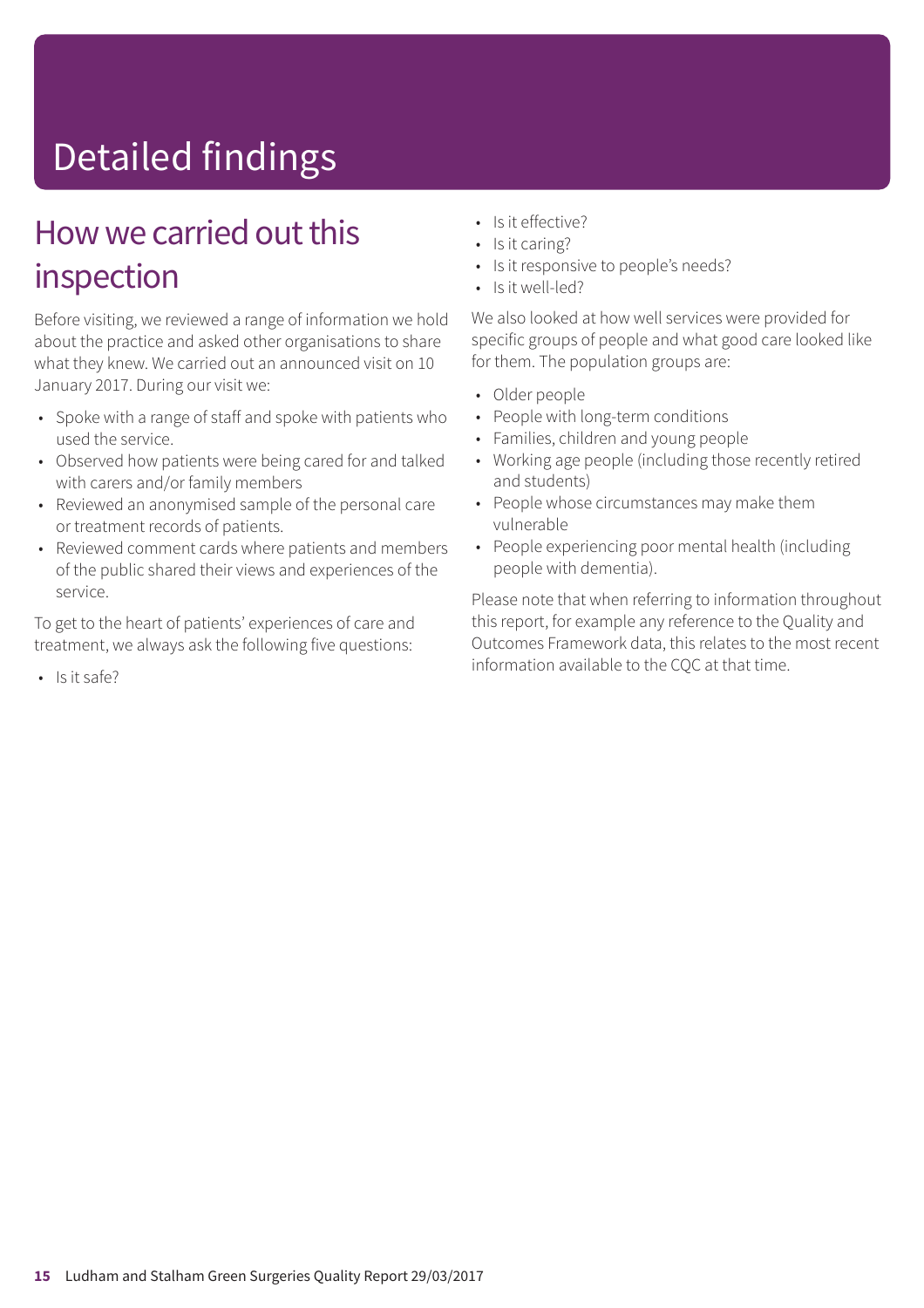## Are services safe?

## **Our findings**

### **Safe track record and learning**

There was an effective system in place for reporting and recording significant events:

- Staff told us they would inform the management of any incidents and there was a recording form available on the practice's computer system. The incident recording supported the recording of notifiable incidents under the duty of candour (the duty of candour is a set of specific legal requirements that providers of services must follow when things go wrong with care and treatment).
- We saw evidence that when things went wrong with care and treatment, patients were informed of the incident, received reasonable support, truthful information, a written apology and were told about any actions to improve processes to prevent the same thing happening again.
- The practice reviewed their significant events on a monthly basis and also carried out an annual analysis to identify trends and make changes when necessary. We saw evidence that learning was proactively shared with staff and other services to address areas for improvement or adjustment. Several months prior to our inspection the practice manager had introduced discussion of significant events at the practice managers' monthly meetings within the commissioning group. This enabled all practices in the group to learn from each others' significant events, to share improvements and to highlight trends.

We reviewed safety records, incident reports, patient safety alerts, including those from the Medicines and Healthcare Products Regulatory Authority (MHRA) and Central Alerting System (CAS) and minutes of meetings where these were discussed. There was a lead member of staff responsible for cascading patient safety alerts, such as those from the MHRA. The log and records that were kept for updates and alerts were detailed and provided a clear oversight of the process and actions taken as a result.

#### **Overview of safety systems and processes**

The practice had clearly defined and embedded systems, processes and practices in place to keep patients safe and safeguarded from abuse, which included:

- Arrangements were in place to safeguard children and vulnerable adults from abuse. These arrangements reflected relevant legislation and local requirements. Policies were accessible to all staff. The policies outlined who to contact for further guidance if staff had concerns about a patient's welfare. There was a lead member of staff for safeguarding. The GPs attended safeguarding meetings when possible and always provided reports where necessary for other agencies. Staff demonstrated they understood their responsibilities and all had received training on safeguarding children and vulnerable adults relevant to their role. All GPs were trained to child safeguarding level three. The practice proactively monitored for children that were not brought to their appointment and followed up on these incidents for potential safeguarding reasons.
- Notices throughout the practice advised patients that chaperones were available if required. All staff acted as chaperones and all were trained for the role and had received a Disclosure and Barring Service (DBS) check (DBS checks identify whether a person has a criminal record or is on an official list of people barred from working in roles where they may have contact with children or adults who may be vulnerable).
- The practice maintained appropriate standards of cleanliness and hygiene. We observed the premises to be clean and tidy. There was a lead member of staff for infection control who liaised with the local infection prevention and control teams to keep up to date with best practice. There was an infection control protocol in place and staff had received up to date training. Infection control audits were undertaken at both sites and we saw evidence that action plans were in place to address any improvements identified as a result. For example, the washing of uniforms and adding foot operated pedal bins. The practice employed a cleaner at the Ludham surgery and made use of a cleaning company at the Stalham Green surgery. The cleaners provided weekly cleaning schedules and monthly checks were done randomly by the practice and feedback given to the cleaners.
- We reviewed a number of personnel files and found appropriate recruitment checks had been undertaken prior to staff's employment. For example, proof of their identification, references, qualifications, registration with the appropriate professional body and the appropriate checks through the DBS.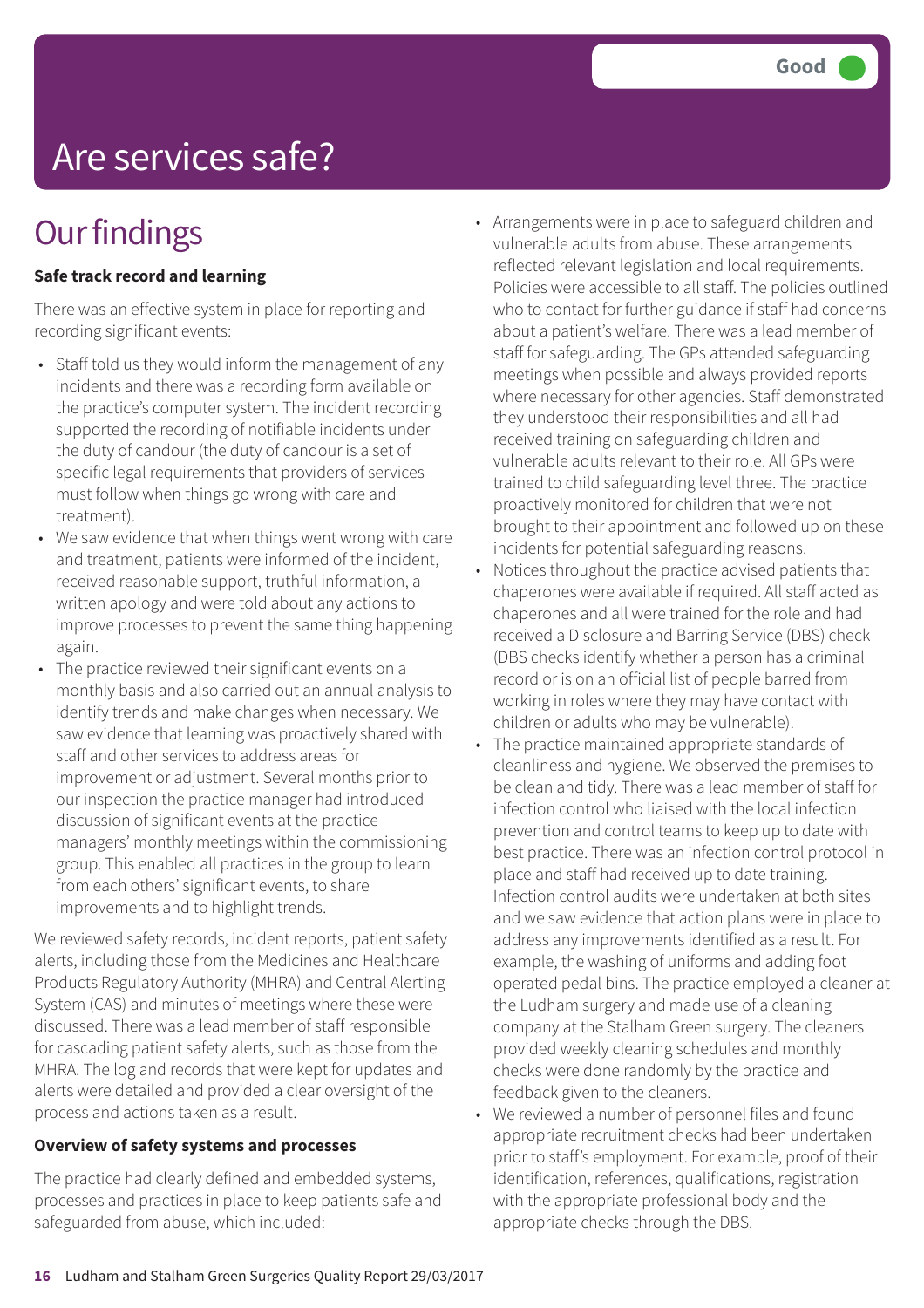### Are services safe?

• The practice provided cryotherapy services to its patients and we saw that the liquid nitrogen (liquid nitrogen is used to remove certain types of warts and lesions by freezing them) was stored securely in a storage cupboard with appropriate user guidance, protective equipment and protocols in place.

#### **Medicine Management**

- The practice was signed up to the Dispensing Services Quality Scheme (DSQS) to help ensure dispensing processes were suitable and the quality of the service was maintained. The practice had audited their dispensing service showing good outcomes for patients. Dispensing staff were appropriately qualified and had their competency annually reviewed. Dispensing staff carried out dispensing reviews of patients to ensure that medicines were being used safely and correctly.
- The practice had written procedures in place for the production of prescriptions and dispensing of medicines that were regularly reviewed. There were a variety of ways available to patients to order their repeat prescriptions. Prescriptions were reviewed and signed by GPs before they were given to the patient to ensure safety. There was a system in place for the management of high risk medicines which included regular monitoring in accordance with national guidance. There were processes in place at Stalham for the dispensing of high risk medicines and a list of patients taking these medicines was maintained. Computerised medical records were checked to ensure that appropriate blood tests had been carried out prior to the dispensing of prescriptions. Ludham did not follow the same procedure and checks were not made by the dispensary staff on patients' medical records. However, the dispensers relied upon the recall system of the administration team to ensure that blood testing had been carried out and during our inspection we saw that all necessary blood tests had been performed.
- We saw that access to medicines was limited to authorised staff only via secure access to the dispensary. Blank prescription forms were handled in accordance with national guidance as these were tracked through the practice and kept securely at all times. Records showed medicine refrigerator temperature checks were carried out to ensure

medicines requiring refrigeration were stored at appropriate temperatures. Processes were in place to check medicines for expiry and to ensure they were safe for use.

- Emergency medicines we checked were within their expiry date. Processes were also in place to check medicines following alerts and recalls of medicines.
- The practice held stocks of controlled drugs (medicines that require extra checks and special storage arrangements because of their potential for misuse) and had standard procedures in place that set out how they were managed. These were being followed by the practice staff. For example, controlled drugs were stored in a controlled drugs cupboard and access to them was restricted. There were arrangements in place for the destruction of controlled drugs. The practice carried out regular audits of controlled drugs. Dispensing staff were aware of how to raise concerns around controlled drugs with the controlled drugs accountable officer in their area.
- A standard operating procedure was in place for the preparation of monitored dosage systems commonly known as dosette boxes (these are boxes containing medications organised into compartments by day and time in order to simplify the taking of medications). The preparation of dosette boxes was undertaken by one dispenser and checked by a second dispenser. A separate room was available for the preparation of dosette boxes to ensure there were no distractions.
- There was procedure in place at Stalham Green surgery where dispensers advised GPs that medication and/or prescriptions had not been collected. The same process was not in place at Ludham surgery but the practice advised us during the inspection this would be implemented immediately. We saw that both dispensaries made attempts to contact patients by telephone to ascertain the reason why medicines had not been collected.
- There was a process in place for the replacement of medicines required for GP bags and the dispensary administrator was responsible for checking stocks, expiry dates and ensuring medicines were replaced when necessary. A record was maintained of all items for each individual GP.
- Both dispensaries carried out annual audits of patient satisfaction and the results showed patients rated the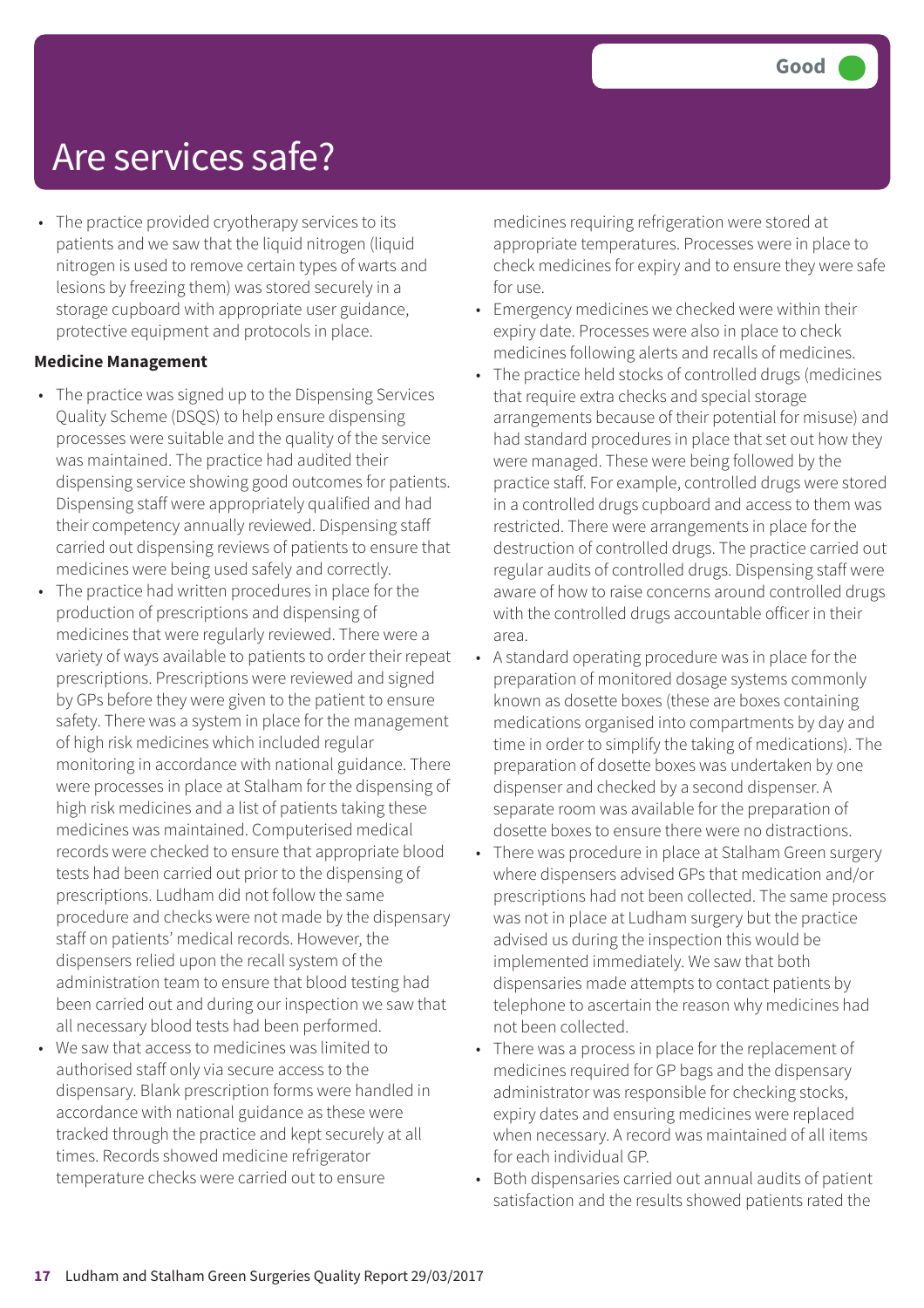### Are services safe?

dispensaries as excellent with regard to the quality of advice given, confidentiality, the ease of ordering repeat prescriptions and the management of repeat prescriptions.

#### **Monitoring risks to patients**

Risks to patients were assessed and well managed.

- There were procedures in place for monitoring and managing risks to patient and staff safety. There was a health and safety policy available at each of the locations with a poster which identified local health and safety representatives. The waiting rooms in both locations were overseen by reception.
- The practice had accessed the services of an external health and safety consultant to undertake regular assessments of the premises. We saw this was undertaken, recorded in detail and actions were taken or planned where required. The practice explained that unannounced visits and inspections were undertaken by the consultant to aid the practice being aware of health and safety matters at all times.
- The practice had up to date fire risk assessments and all electrical equipment was checked annually to ensure the equipment was safe to use and clinical equipment was checked to ensure it was working properly. The practice had a variety of other risk assessments in place to monitor safety of the premises, for example, control of substances hazardous to health (COSHH) and for asbestos. Legionella (a term for a particular bacterium which can contaminate water systems in buildings) certificates were in place and weekly check of the water

were undertaken. Some of the actions from the assessment including those around plumbing work were in the process of being addressed during a refurbishment schedule which was planned for completion in March 2017.

• Arrangements were in place for planning and monitoring the number of staff and mix of staff needed to meet patients' needs. There was a rota system in place for all the different staffing groups to ensure enough staff were on duty. Some staff were multi skilled and could cover other roles when required at both locations.

#### **Arrangements to deal with emergencies and major incidents**

The practice had adequate arrangements in place to respond to emergencies and major incidents.

- There was an instant messaging system on the computers in all the consultation and treatment rooms which alerted staff to any emergency.
- All staff received annual basic life support training and emergency medicines were easily accessible to staff in a secure area of both surgeries. All the medicines we checked were in date.
- The practice had a defibrillator available on both premises and oxygen with adult and children's masks. A first aid kit and accident book were available.
- The practice had a business continuity plan in place for major incidents such as power failure or building damage. The plan included emergency contact numbers.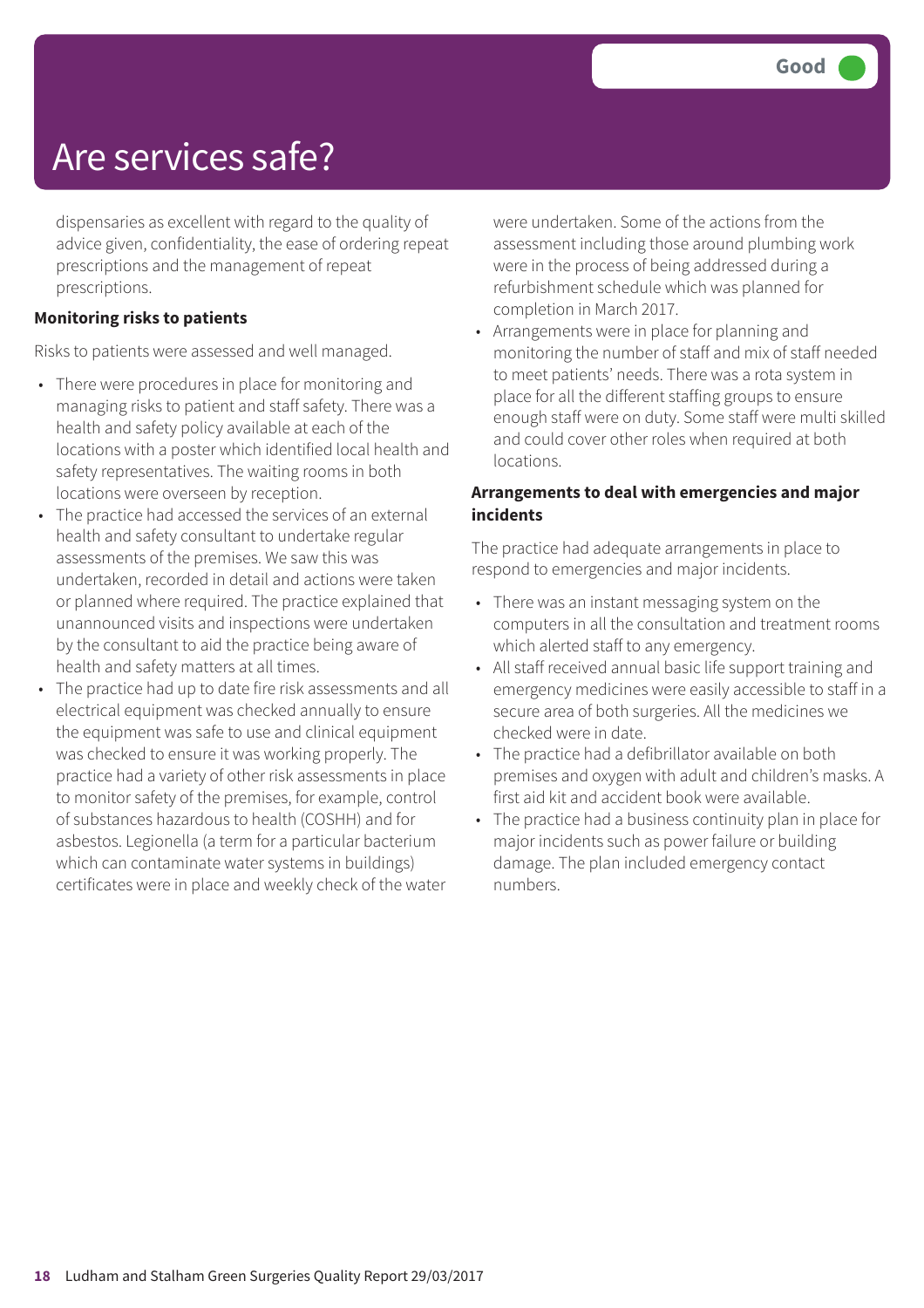### Are services effective?

(for example, treatment is effective)

## **Our findings**

#### **Effective needs assessment**

The practice assessed needs and delivered care in line with relevant and current evidence based guidance and standards, including National Institute for Health and Care Excellence (NICE) best practice guidelines.

- The practice had systems in place to keep all clinical staff up to date. Staff had access to guidelines from NICE and used this information to deliver care and treatment that met patients' needs.
- The practice monitored that these guidelines were followed through risk assessments, audits and random sample checks of patient records.

#### **Management, monitoring and improving outcomes for people**

The practice used the information collected for the Quality and Outcomes Framework (QOF) and performance against national screening programmes to monitor outcomes for patients. QOF is a system intended to improve the quality of general practice and reward good practice. The most recent published results showed that the practice had achieved 96% of the total number of points available. The practice reported 7% exception reporting overall, which was lower than the local average of 11% and lower than the national average of 10%. Data from 2015/16 showed performance for all indicators was above or in line with the CCG and national averages except for diabetes indicators. Performance for diabetes related indicators was lower compared to the CCG and national average. With the practice achieving 76%, this was 18% below the CCG average and 14% below the national average. The practice was aware that improvement was needed in this area and had instigated a variety of changes to drive improvement:

- A Diabetes Care Facilitator has held monthly clinics at both practice sites since July 2016. The practice provided the service a room at each site free of charge and can refer patients straight in to the service to see them in-house. They are also able to see patients from other local surgeries there too.
- A redesign of the system searches identifying patients due for recall.
- Recruitment of an additional nurse for both relief cover and to specifically hold diabetic clinics.
- Negotiation of an appropriate clinical target at an individual level with relevant patients as part of a shared management plan.
- The practice signed up to the National Diabetes Prevention Programme to identify those at high risk and refer them on to a behaviour change programme.
- Further review of clinical coding and QOF performance.

The practice participated in local audits, national benchmarking, accreditation, peer review and research. Clinical audits demonstrated quality improvement. A variety of clinical audits had been completed. For example, In September 2015 and August 2016 the practice audited patients taking warfarin (anti-coagulant medicine) to assist the safe use of anticoagulants.

At initial audit during September 2015 to March 2016 of 20 patients, 85% of patients had an indication for anticoagulants clearly stated in their notes. For 95% the target INR (International Normalised Ratio – the level which measures the delay in the clotting of the blood caused by the warfarin) was clearly stated in the patient notes, of which 65% were achieving their target.

At second audit during August 2016 to January 2017 of 20 patients, 95% of patients had an indication for anticoagulants clearly stated in their notes. For 95% the target INR (International Normalised Ratio – the level which measures the delay in the clotting of the blood caused by the warfarin) was clearly stated in the patient notes, of which 79% were currently achieving their target.

As a result of each of the cycles of this audit the practice had devised an action plan with several actions relating to setting up regular searches (monthly) to aid close monitoring of the patients. There were also intended changes to how patients were Read coded. A re-audit was due in February 2017 and will assess the effectiveness of the actions taken as a result of the first audit.

### **Effective staffing**

Staff had the skills, knowledge and experience to deliver effective care and treatment.

• The practice had an induction programme for all newly appointed staff. This covered topics including safeguarding, infection prevention and control, fire safety, health and safety and confidentiality.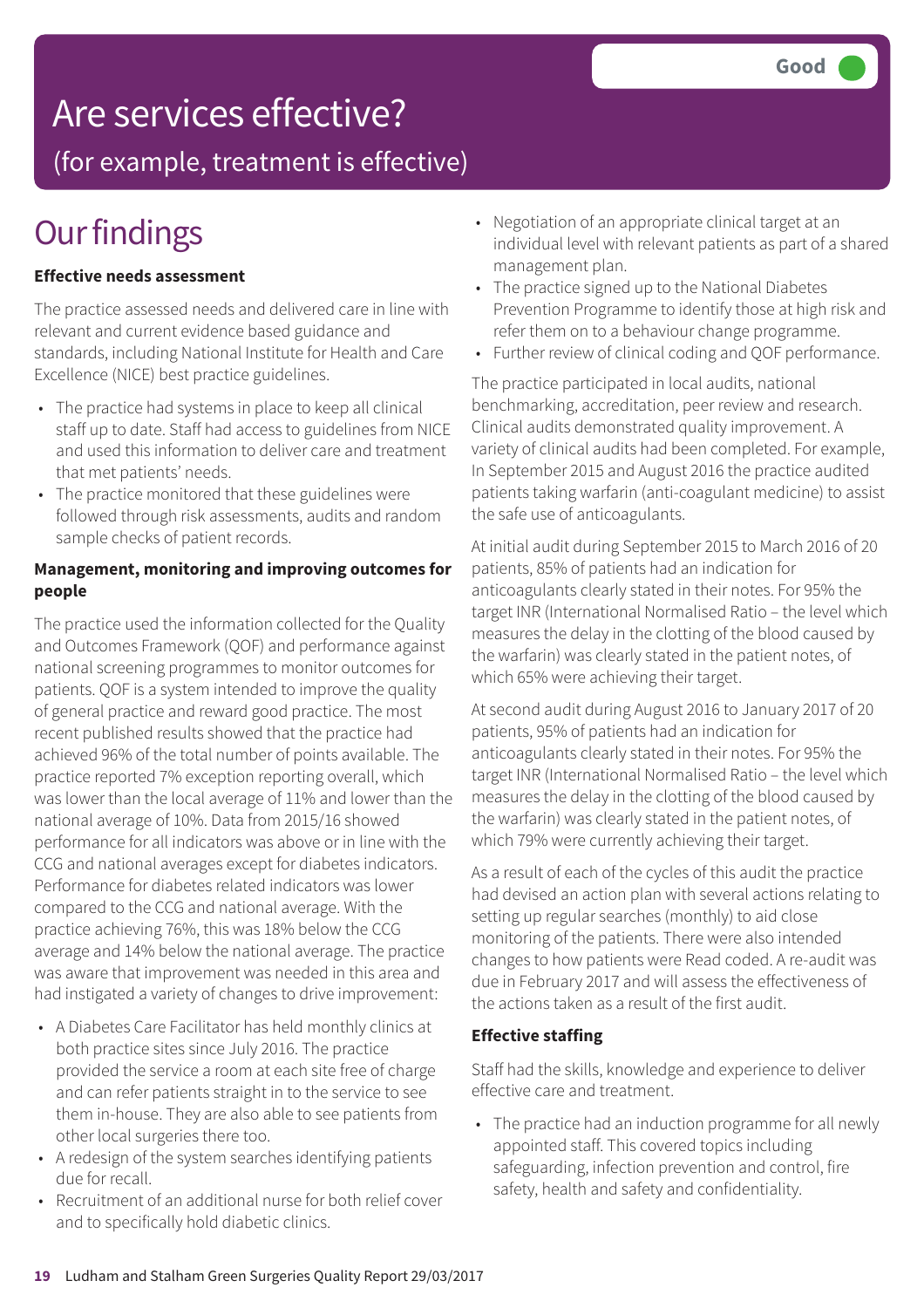### Are services effective?

### (for example, treatment is effective)

- The practice could demonstrate how they ensured role-specific training and updating for relevant staff. For example, we saw that all GPs in the practice had undergone child protection safeguarding training level three.
- Staff administering vaccines and taking samples for the cervical screening programme had received specific training which had included an assessment of their competence. Staff who administered vaccines could demonstrate how they stayed up to date with changes to the immunisation programmes, for example by access to online resources and discussion at practice meetings or with peers.
- The learning needs of staff were identified through a system of appraisals, meetings and reviews of practice development needs. Staff had access to appropriate training to meet their learning needs and to cover the scope of their work. This included ongoing support, one-to-one meetings, clinical supervision and facilitation and support for revalidating GPs and nurses; and training on topics based on the needs of the patient demographics, for example deaf awareness, and dementia awareness training. All staff had received an appraisal in the past 12 months.
- One of the practice's nurses was a research nurse with allocated time to ensure they could fulfil this role effectively.
- We saw positive example where the practice had supported members of staff through the return to work process. Staff commented that they were very pleased with the approach taken and support offered by the leadership team in the practice.

#### **Coordinating patient care and information sharing**

The information needed to plan and deliver care and treatment was available to relevant staff in a timely and accessible way through the practice's patient record system and their intranet system.

• This included care and risk assessments, care plans, medical records and investigation and test results.

The practice shared relevant information with other services in a timely way, for example when referring patients to other services.

Staff worked together and with other health and social care professionals to understand and meet the range and complexity of patients' needs and to assess and plan

ongoing care and treatment. This included when patients moved between services, including when they were referred, or after they were discharged from hospital. Meetings took place with other health care professionals on a regular basis when care plans were routinely reviewed and updated for patients with complex needs. For those patients that were considered for hospital admission avoidance the practice worked closely with other services.

#### **Consent to care and treatment**

Staff sought patients' consent to care and treatment in line with legislation and guidance.

- Staff understood the relevant consent and decision-making requirements of legislation and guidance, including the Mental Capacity Act 2005.
- When providing care and treatment for children and young people, staff carried out assessments of capacity to consent in line with relevant guidance.
- Where a patient's mental capacity to consent to care or treatment was unclear the GP or practice nurse assessed the patient's capacity and, recorded the outcome of the assessment.

#### **Supporting patients to live healthier lives**

The practice identified patients who may be in need of extra support. For example, patients receiving end of life care, carers, those at risk of developing a long-term condition and those requiring advice on their diet, alcohol consumption, and smoking cessation. Patients were signposted to the relevant service, most of which were hosted at the practice on a regular basis to improve access for patients in the rural area the practice was situated in.

The percentage of women registered at the practice that were screened for cervical cancer adequately in the previous 42 months (if aged 24-49) or 66 months (if aged 50-64) was 73%, which just below the local average of 77% and in line with the national average of 74%.

There were failsafe systems in place to ensure results were received for all samples sent for the cervical screening programme and the practice followed up women who were referred as a result of abnormal results.

The practice also encouraged its patients to attend national screening programmes for breast and bowel cancer screening. 2014/15 data indicated that the breast cancer screening rate for the past 36 months was 78% of the target population, which was in line with the CCG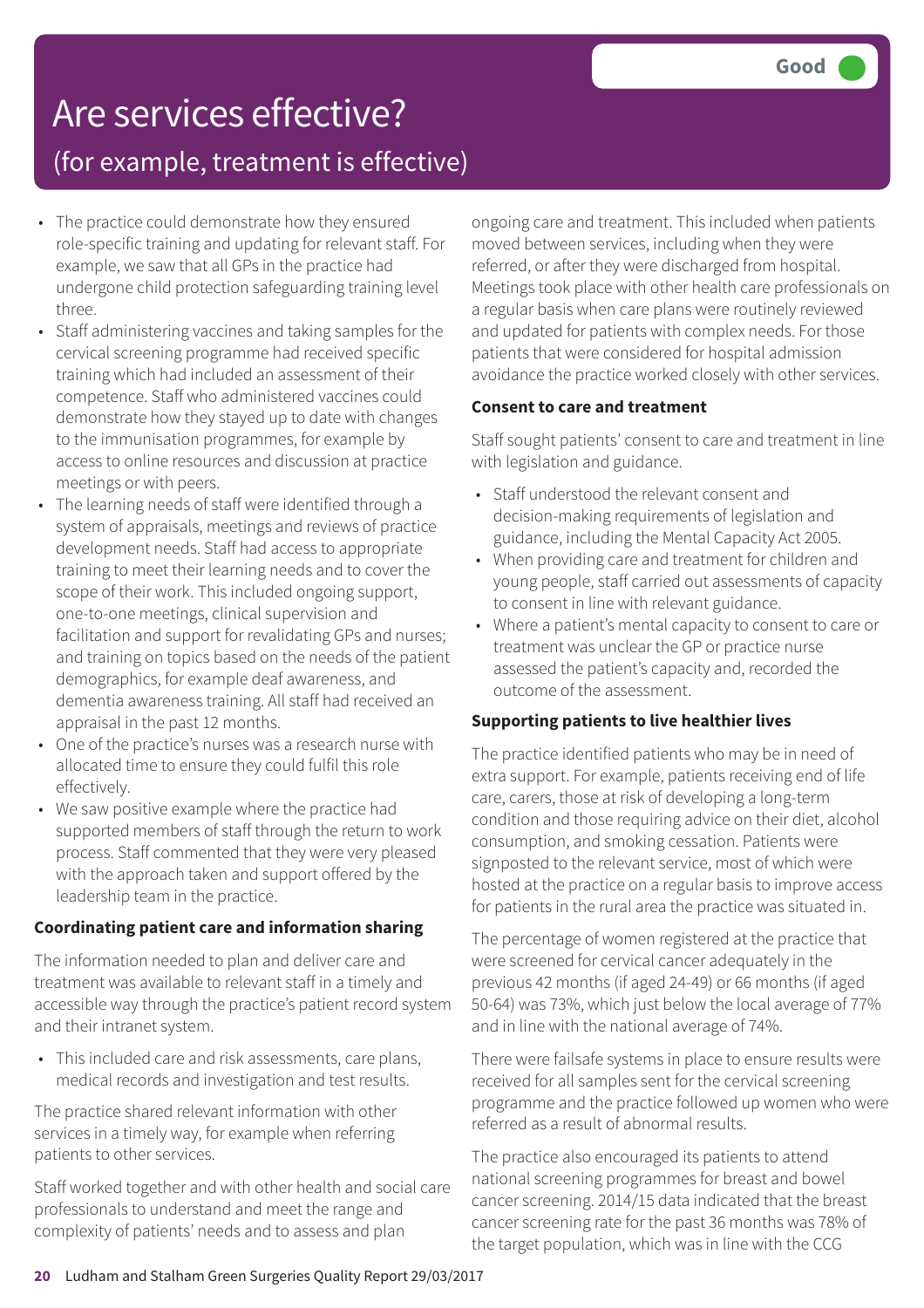### Are services effective? (for example, treatment is effective)

average of 80% and slightly above the national average of 72%. Furthermore, the bowel cancer screening rate for the past 30 months was 62% of the target population, which in line with the CCG average of 65% and national average of 58%.

Childhood immunisation rates for the vaccinations given were in line with, or above CCG and national averages. For example, childhood immunisation rates for the vaccinations given to under two year olds in 2015/16 ranged from 92% to 95%.

Patients had access to appropriate health assessments and checks. These included health checks for new patients and NHS health checks for patients aged 40–74. Appropriate follow-ups for the outcomes of health assessments and checks were made, where abnormalities or risk factors were identified. The practice had undertaken 332 assessments from 686 invites during 2015/16.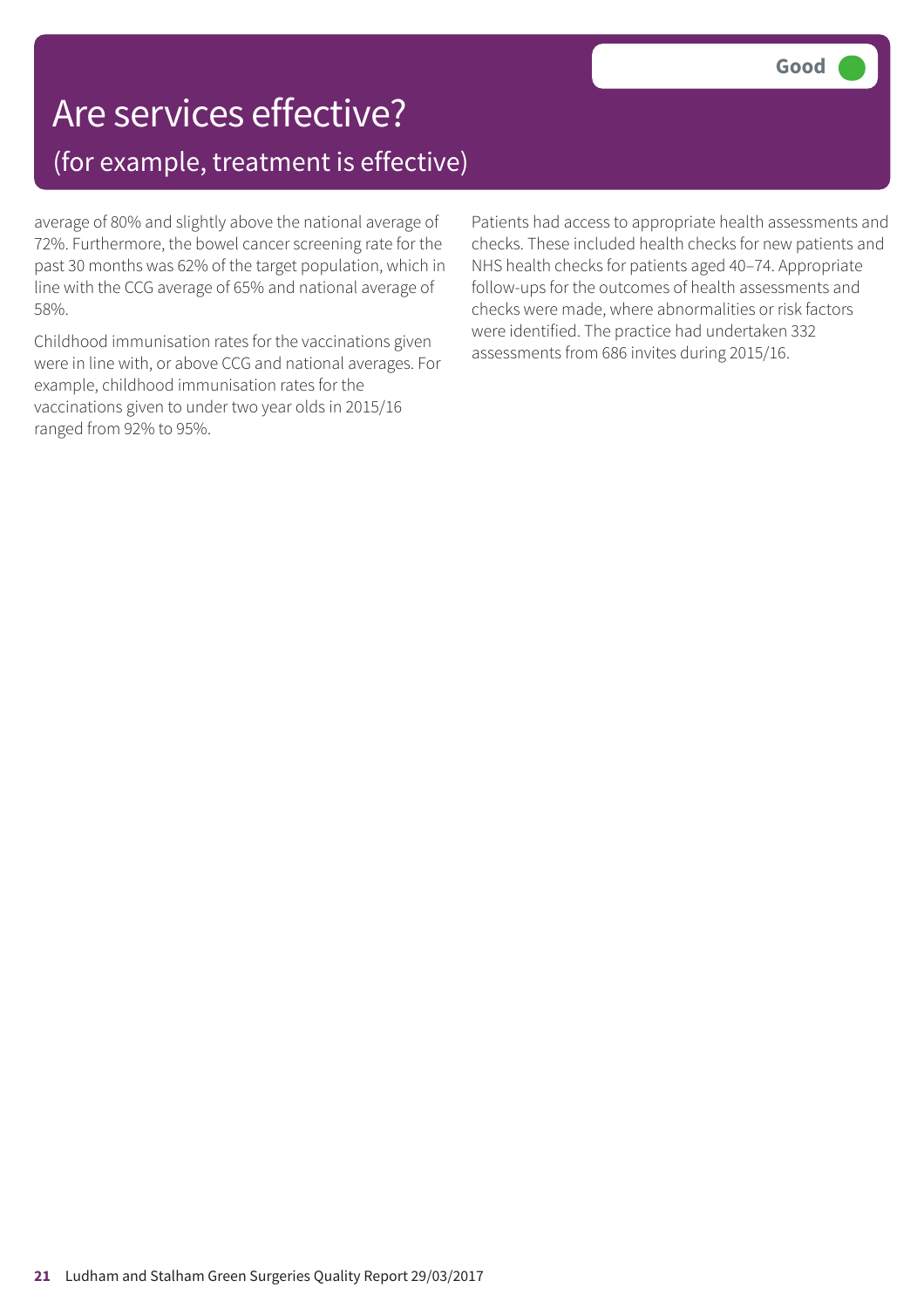# Are services caring?

## **Our findings**

#### **Kindness, dignity, respect and compassion**

We observed members of staff were courteous and very helpful to patients and treated them with dignity and respect.

- Curtains were provided in consulting rooms to maintain patients' privacy and dignity during examinations, investigations and treatments.
- We noted that consultation and treatment room doors were closed during consultations; conversations taking place in these rooms could not be overheard.
- When patients wanted to discuss sensitive issues or appeared distressed reception staff could offer them a private room to discuss their needs.
- The practice was in the process of renovating the premises so that they would be able to offer more modern, clinically suitable treatment and consultation rooms. For example, there were several consultation rooms that still had carpet fitted, which the practice planned to have removed, and the renovation completed, by end of March 2017.

As part of our inspection we also asked for CQC comment cards to be completed by patients prior to our inspection. We received 44 comment cards, all of which were positive about the standard of care received. Patients felt that the practice provided a friendly, professional and kind service, praising both individual members of staff and the practice as a whole. There were positive comments referring to all groups of staff at the practice, including administration and dispensary staff.

We spoke with two patients during the inspection. Both patients said the care they received was good and that staff were kind, friendly, caring and approachable. They told us that they received an indepth level of care, were happy with the service received and would recommend the practice to friends and family

Results from the National GP Patient Survey published in July 2016 were above local and national averages for patient satisfaction scores on consulations with GPs and nurses. For example:

• 97% of patients said the GP was good at listening to them compared to the CCG average of 91% and the national average of 89%.

- 98% of patients said the GP gave them enough time compared to the CCG average of 89% and the national average of 87%.
- 100% of patients said they had confidence and trust in the last GP they saw compared to the CCG average of 97% and the national average of 95%.
- 96% of patients said the last GP they spoke to was good at treating them with care and concern compared to the CCG average of 89% and the national average of 85%.
- 96% of patients said the last nurse they spoke to was good at treating them with care and concern compared to the CCG average of 93% and the national average of 91%.
- 96% of patients said they found the receptionists at the practice helpful compared to the CCG average of 91% and the national average of 87%.

#### **Care planning and involvement in decisions about care and treatment**

Patients told us they felt involved in decision making about the care and treatment they received. They also told us they felt listened to and supported by staff and had sufficient time during consultations to make an informed decision about the choice of treatment available to them.

Patient feedback from the comment cards we received was also positive and aligned with these views. We also saw that care plans were personalised.

Results from the National GP Patient Survey published in July 2016 showed patients responses to questions about their involvement in planning and making decisions about their care and treatment were above or comparable to local and national averages. For example:

- 95% of patients said the last GP they saw was good at explaining tests and treatments compared to the CCG average of 89% and the national average of 86%.
- 95% of patients said the last GP they saw was good at involving them in decisions about their care compared to the CCG average of 85% and the national average of 82%.
- 91% of patients said the last nurse they saw was good at involving them in decisions about their care compared to the CCG average of 88% and the national average of 85%.

The practice provided facilities to help patients be involved in decisions about their care: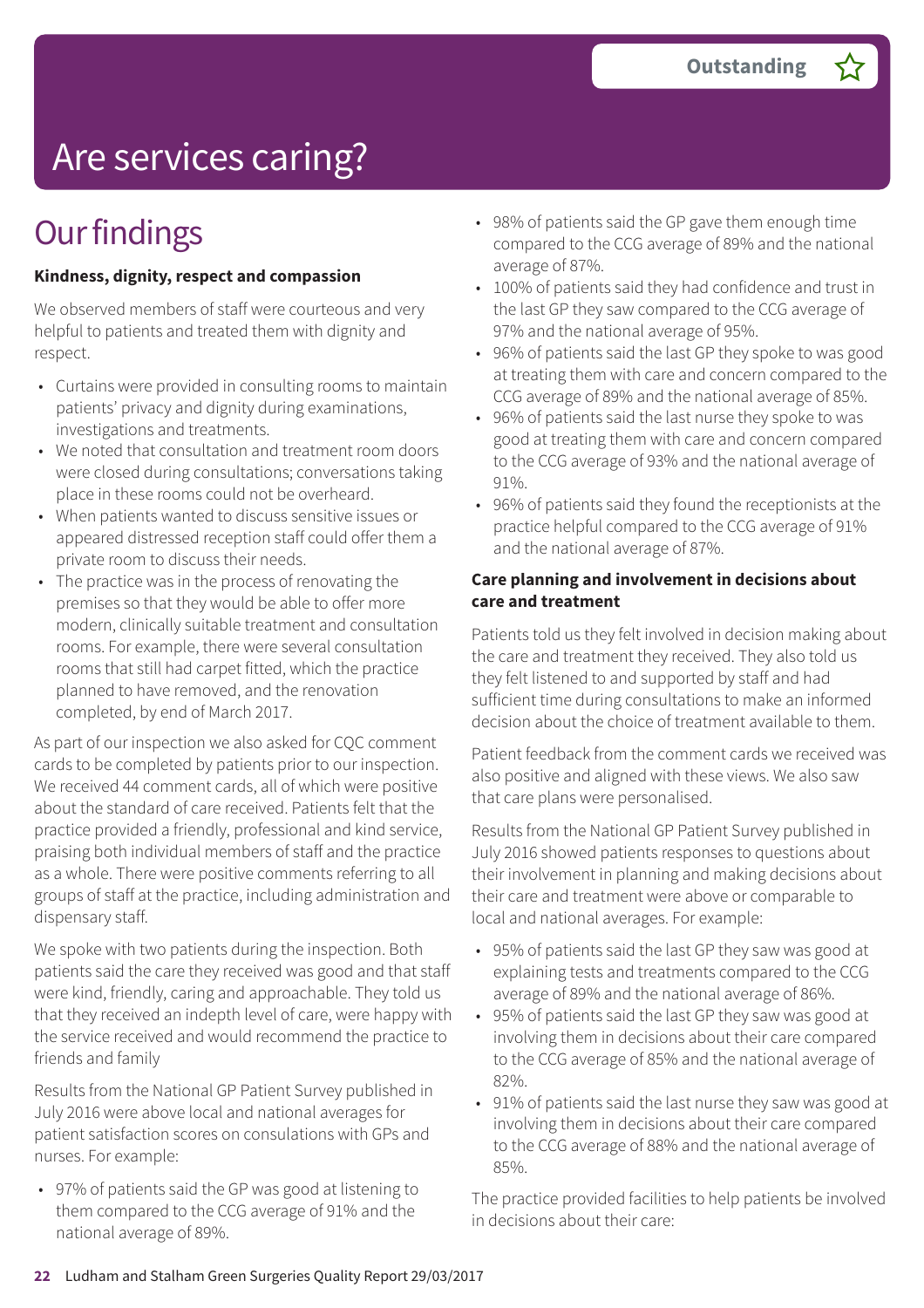## Are services caring?

- Staff told us that translation services were available for patients who did not have English as a first language.
- Information leaflets were available in easy read format. • Information about research the practice was undertaking was on display.

#### **Patient and carer support to cope emotionally with care and treatment**

Patient information leaflets and notices were available in the patient waiting area which told patients how to access a number of support groups and organisations. Information about support groups was also available on the practice website. Carers were identified by both clinicians and reception staff and actively encouraged to register as a carer.

The practice's computer system alerted GPs if a patient was also a carer. The practice had identified 127 patients as carers (approximately 2% of the practice list). Information for carers was available in the practice. Written information was available in the waiting room to direct carers to the various avenues of support available to them. A member of the administration staff had been appointed carers champion to enable further and continuous support for carers.

Carers' health and holistic needs were reviewed opportunistically during their own appointments and when seen with the patient they were caring for, both in the surgery and at home visits. Where appropriate, the needs of carers were discussed at regular MDT meetings.

The practice had identified a need for village patients to access more local support. They therefore arranged local meetings and events in conjunction with exernal support agencies such as Age UK, MIND, Norfolk Carers Support and the Alzheimer's Society amongst others. The practice explained these were well attended and provided further connection between the surgery and carers in the community. In addition, all staff members were aware of patient family dynamics and observed a low threshold for informing clinicians.

The practice had also hosted other carers' events during practice closure afternoons. The practice had nurtured relationships with local charities and organisations to ensure that they had as much information available for patients as possible and that a wide variety of experts were at the event to have consultations with patients. Patients from outside the practice area and from other local surgeries were also welcome at the event.

Staff told us that if families had suffered bereavement, their usual GP visited them and provided further consultation at a flexible time and location to meet the family's needs and/ or by giving them advice on how to find a support service. Both staff and patients had commented that the practice went above and beyond the call of duty to support those suffering a bereavement. This was reflected as part of the rationale for the practice's Royal College of General Practitioners (RCGP) East Anglia Faculty Practice Team Award in October 2016.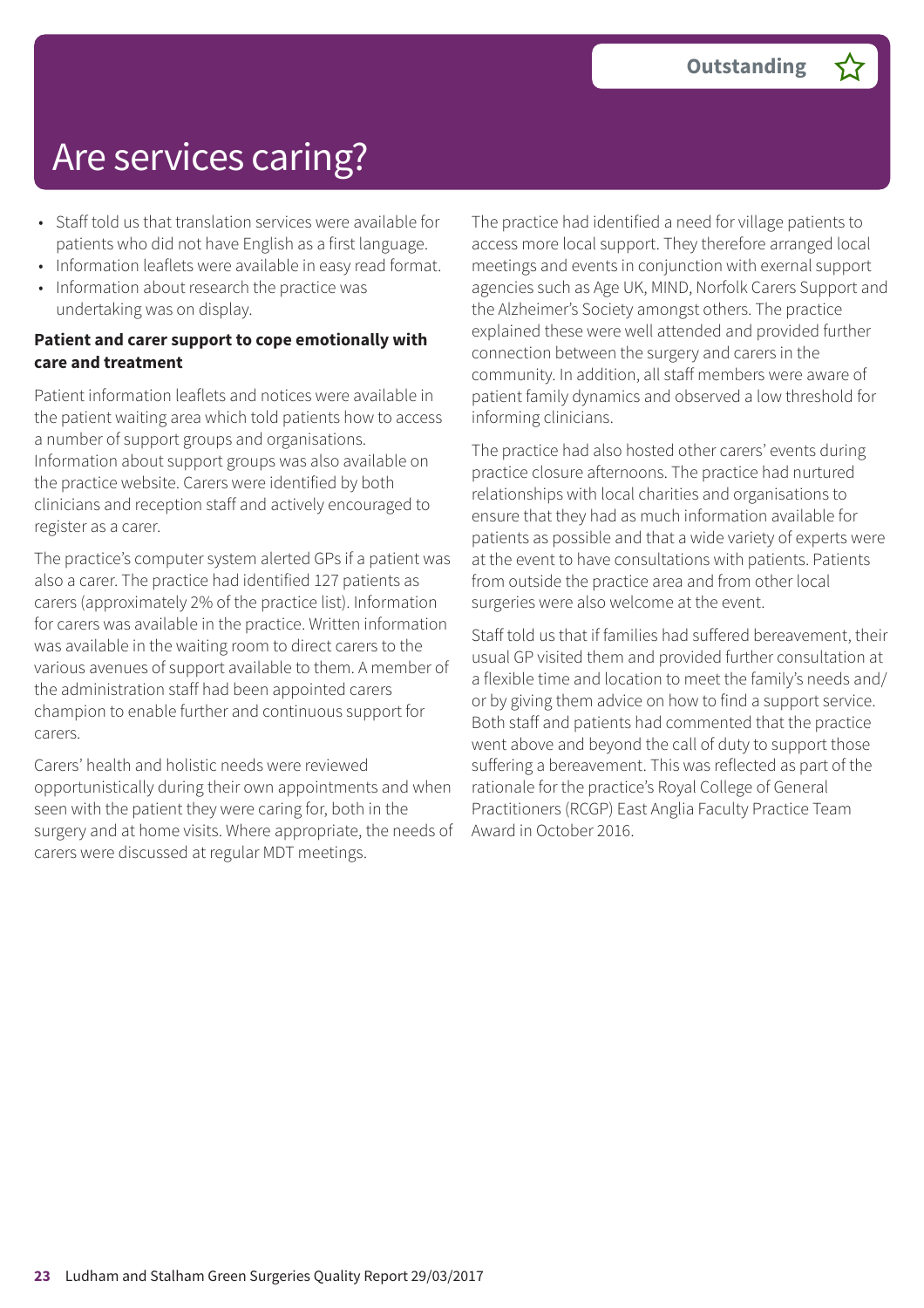# Are services responsive to people's needs?

(for example, to feedback?)

## **Our findings**

### **Responding to and meeting people's needs**

The practice reviewed the needs of its local population and engaged with the NHS England Area Team and Clinical Commissioning Group (CCG) to secure improvements to services where these were identified.

- There were longer appointments available for patients who required one. For patients with complex reviews the practice allocated 20 minutes appointments.
- Home visits were available for older patients and patients who had clinical needs which resulted in difficulty attending the practice.
- Same day appointments were available for children and those patients with medical problems that require same day consultation.
- Patients were able to receive travel vaccinations available on the NHS as well as those only available privately.
- There were disabled facilities and translation services available. Baby changing facilities and a breast feeding area were also available.
- A wide range of patient information leaflets were available in the waiting area including NHS health checks, services for carers and promotion of mental health awareness.
- The practice offered chlamydia screening and testing kits.
- The dispensary offered medicine dosage and carousel services to those requiring this. This enabled and assisted patients taking their medicines where they otherwise may not have been able to.
- The practice hosted a variety of external services to improve access to these for local residents, eradicating the need for them to travel outside the area. For example, physiotherapy, Age UK, wellbeing services, diabetic eye screening and a hearing aid clinic.
- The practice hosted the Alzheimer's Society Dementia Café on a monthly basis. This was done during practice closure afternoons so that patients making use of this facility would experience the privacy they may wish for or require. The practice explained that this was very well attended and appreciated by patients. There was an administration team staff member who was dementia

champion, to provide further support for, carers of, and patients with dementia. The practice was also a dementia friendly practice.The practice offered school readiness checks for children.

- Flu clinics were held at the practice but also in local village halls so that patients did not always have to travel to the practice.The practice offered on site minor surgery.
- The practice provided a mole dermatology clinic following suggestions from patients that this would be useful.
- The practice had implemented a monthly clinic at each site with the secondary care diabetic specialist nurse to help with patients who found it difficult to access hospital, either because of rural transportation issues or because they felt more comfortable in the familiar surroundings of the practice.
- The practice provided in-house D-Dimer testing (a blood test that measures a substance that is released when a blood clot breaks up) and use of a Doppler machine (used to check for deep vein thrombosis) at both sites.
- As the practice was situated within the Norfolk Broads they had recognised the need to provide care to temporary residents (for example, holiday makers and the boating community). GPs undertook visits on boats if required and were provided with life jackets if required. The practice also offered medicals to the RNLI Lifeboat crews.
- The practice worked with various local schemes to improve services and access for patients, for example a good neighbour scheme and two local car schemes to support transport for patients and to arrange prescription services.
- The practice had organised a medicine wastage campaign in response to a report by the Department of Health. The practice had a display, which visibly showed the unused medicines that were returned to the practice each month. The display also included the total cost to the NHS. The practice explained that this also helped to raise awareness on the "Open the Bag" campaign. The two campaigns together provided patients with a greater understanding of the costs associated with their medication and how they could help the NHS.
- During March 2016 the practice had reviewed an increased number of appointments for eating disorders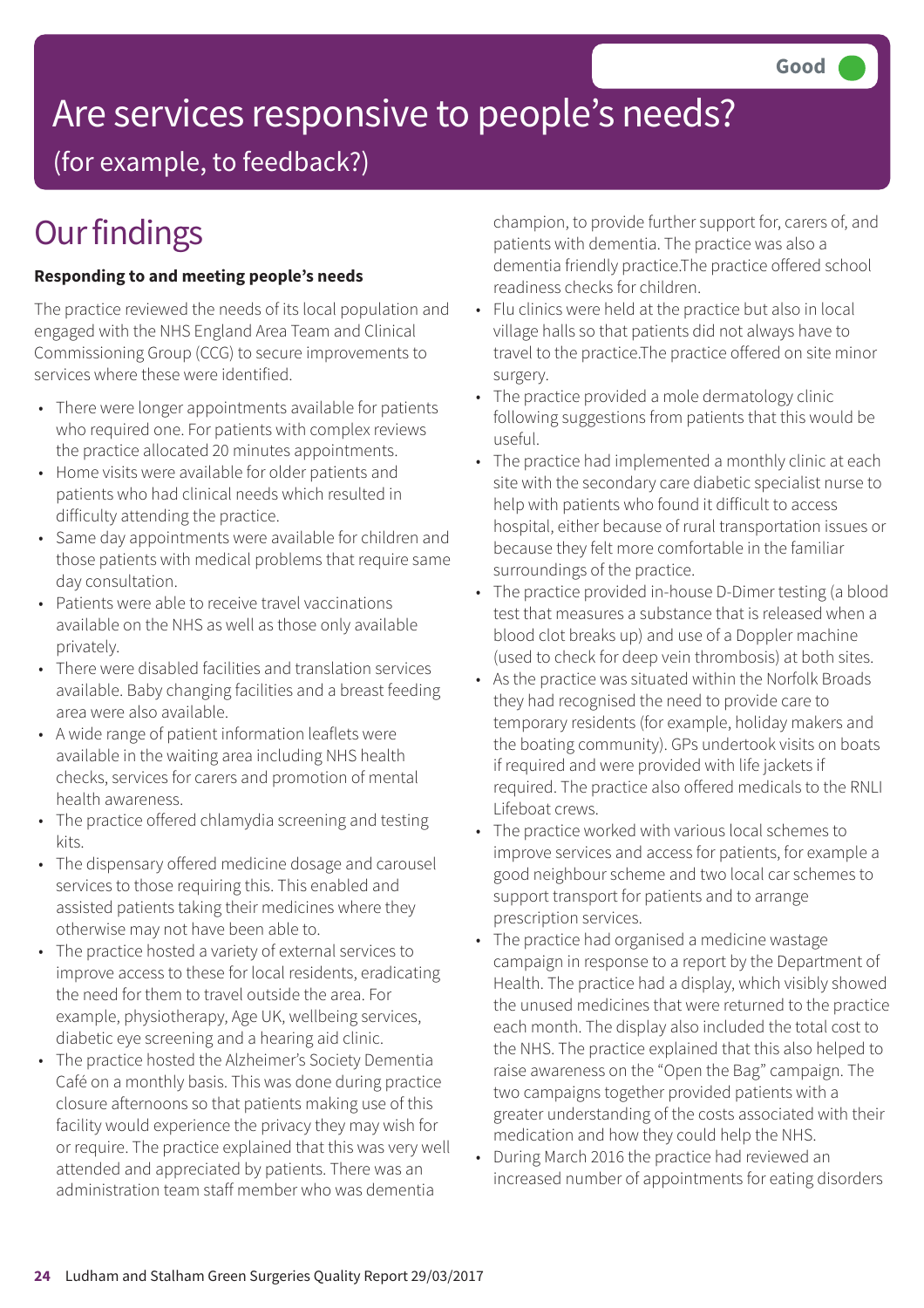# Are services responsive to people's needs?

### (for example, to feedback?)

following which they signed up to a locally enhanced service to provide enhanced monitoring and care for patients affected by eating disorders. One of the GPs attended additional training for this.

#### **Access to the service**

Results from the National GP Patient Survey published in July 2016 showed that patients' satisfaction with how they could access care and treatment was above local and national averages.

- 82% of patients were satisfied with the practice's opening hours compared to the CCG average of 77% and the national average of 76%.
- 93% of patients said they could get through easily to the practice by phone compared to the CCG average of 78% and the national average of 73%.
- 70% of patients said that they got to see or speak to their preferred GP, compared to the CCG average of 58% and the national average of 59%.

Both locations of the practice were open from 8.30am to 6pm during weekdays. The Ludham surgery closed at 1pm on Wednesdays only and the Stalham Green surgery closed at 1pm Thursdays only. Extended hours were offered on Monday between 6.30pm and 8pm at both sites alternately. Out-of-hours care was provided by IC24 via the NHS 111 service. Appointments with GPs or nurses could be booked twelve weeks in advance.

The practice offered a direct by-pass phoneline for carehomes and other healthcare providers.

The practice provided a minor injury service. This allowed the practice to signpost patients to the correct speciality and supported admission avoidance.

#### **Listening and learning from concerns and complaints**

The practice had an effective system in place for handling complaints and concerns. Its complaints' policy and procedures were in line with recognised guidance and contractual obligations for GPs in England. There was a designated responsible person who handled all complaints in the practice.

We saw that information was available to help patients understand the complaints system on the practice's website and in their information leaflet. Reception staff showed a good understanding of the complaints' procedure.

We looked at documentation relating to a number of complaints received in the previous year and found that they had been fully investigated, or were ongoing, and responded to in a timely manner. Learning was shared with staff to encourage development. Verbal complaints were also recorded.

In response to a complaint the practice invited a local politician to visit them. Following the meeting the practice reviewed their appointments system and made changes.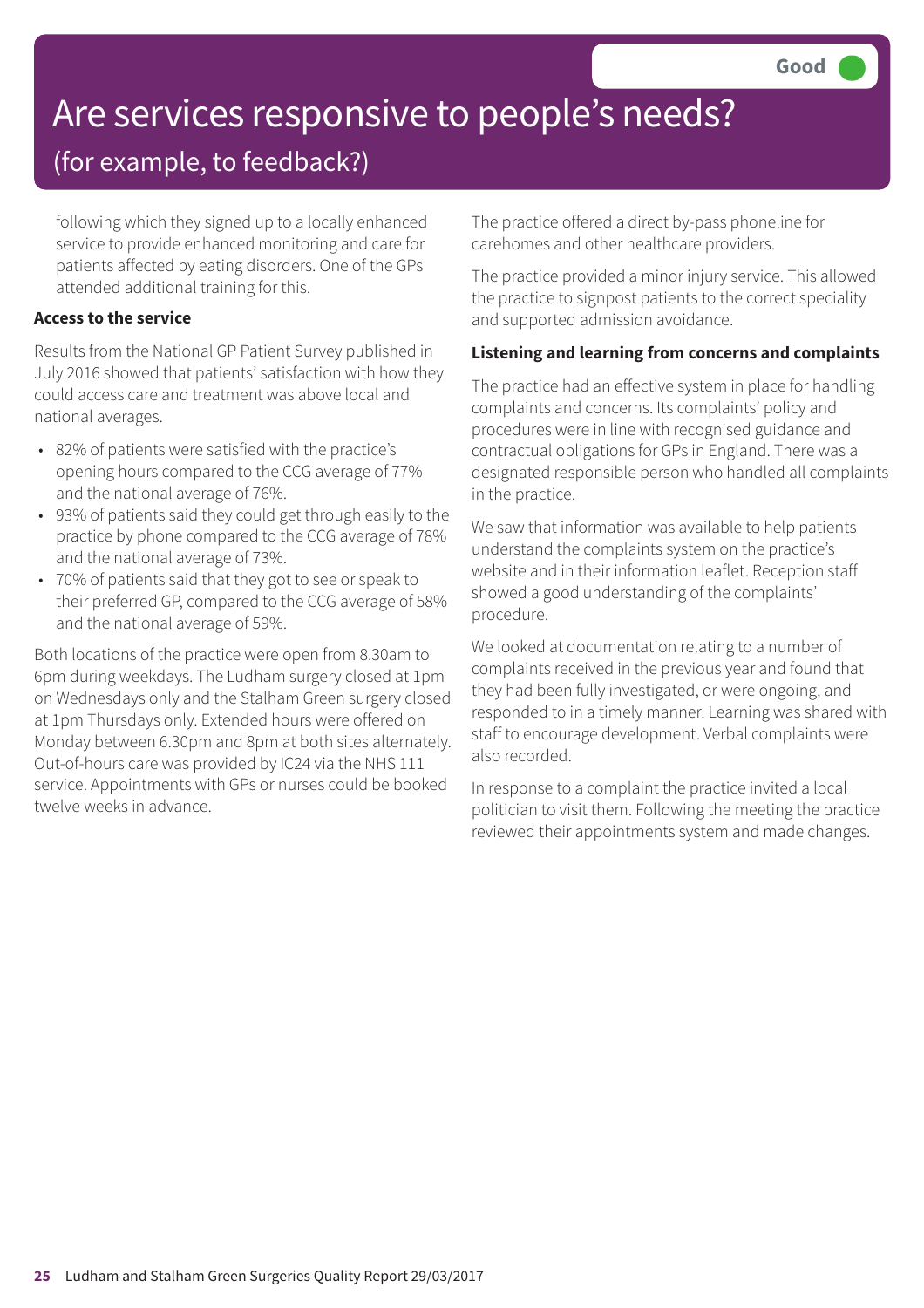### Are services well-led?

(for example, are they well-managed and do senior leaders listen, learn and take appropriate action)

## **Our findings**

### **Vision and strategy**

The practice had a clear vision with a supporting ethos to deliver high quality care and promote good outcomes for patients. The practice had a mission statement which stated they "aimed to provide their patients with high quality, person-centred, accessible, integrated care in a safe, responsive and courteous manner".

This was displayed in various areas of the practice, including the entrance.

#### **Governance arrangements**

The practice had an overarching governance framework which supported the delivery of the strategy and good quality care. The practice had a list of policies and procedures in place to govern its activity, which were readily available to all members of staff electronically. We looked at a number of policies and procedures and found that they were up to date and had been reviewed regularly.

There was a clear leadership structure with named members of both clinical and administration staff in lead roles. Staff we spoke with were all clear about their own roles and responsibilities. Staff were multi-skilled and were able to cover each other's roles within their teams during leave or sickness across both sites.

Communication across the practice was structured around regular clinical, administration and practice meetings, this included meetings for specific teams, such as nursing staff or dispensary staff. Multidisciplinary team meetings were also held regularly. We found that the quality of record keeping within the practice was good, with minutes and records required by regulation for the safety of patients being detailed, maintained, up to date and accurate.

There were arrangements for identifying, recording and managing risks, issues and implementing mitigating actions. From a review of records including action points from staff meetings, audits and significant event recording, we saw that information was reviewed to identify areas for improvements and to help ensure that patients received safe and appropriate care and treatments. Learning from incidents was shared with staff through meetings, notices and other forums but also with other practices in the area in an anonymised form. Several months prior to our inspection the practice manager had introduced discussion of significant events at the practice managers' monthly meetings within the commissioning group. This enabled all practices in the group to learn from each others' significant events, to share improvements and to highlight trends.

The practice had accessed the services of an external health and safety specialist to undertake regular assessments of the premises. We saw this was undertaken, recorded in detail and actions were taken or planned where required.

#### **Leadership and culture**

On the day of inspection the partners in the practice and the practice and team managers demonstrated they had the experience, capacity and capability to run the practice and ensure high quality care. They told us they prioritised safe, high quality and compassionate care. The partners in the practice met on a weekly basis.

Staff told us the leadership team were always approachable, friendly and supportive. We were told of various examples where the management team had gone the extra mile to support staff. For example, the practice manager had made various visits to staff that had been sick long term. There were also arrangements in place for those members of staff that lived alone to ensure they arrived home safely if they were the last to leave the premises. Staff commented this was very reassuring.

There was a clear leadership structure in place and staff felt supported by the partnership and the management. Staff told us there was an open culture within the practice and they had the opportunity to raise any issues at team meetings and felt confident and supported in doing so. Staff were involved in discussions about how to run and develop the practice, and the leadership team encouraged all members of staff to identify opportunities to improve the service delivered by the practice.

The practice had been awarded the Royal College of General Practitioners (RCGP) East Anglia Faculty Practice Team Award in October 2016. This award was for 'the most outstanding contribution to primary care service provision or development by a practice team in the preceding year'. This was, amongst others, driven by the practice providing personal bereavement visits with GPs, being a dementia friendly practice and all staff being trained as chaperones. The process was overseen by a panel of judges made up of members of the RCGP East Anglia Faculty Board, both GPs and lay members.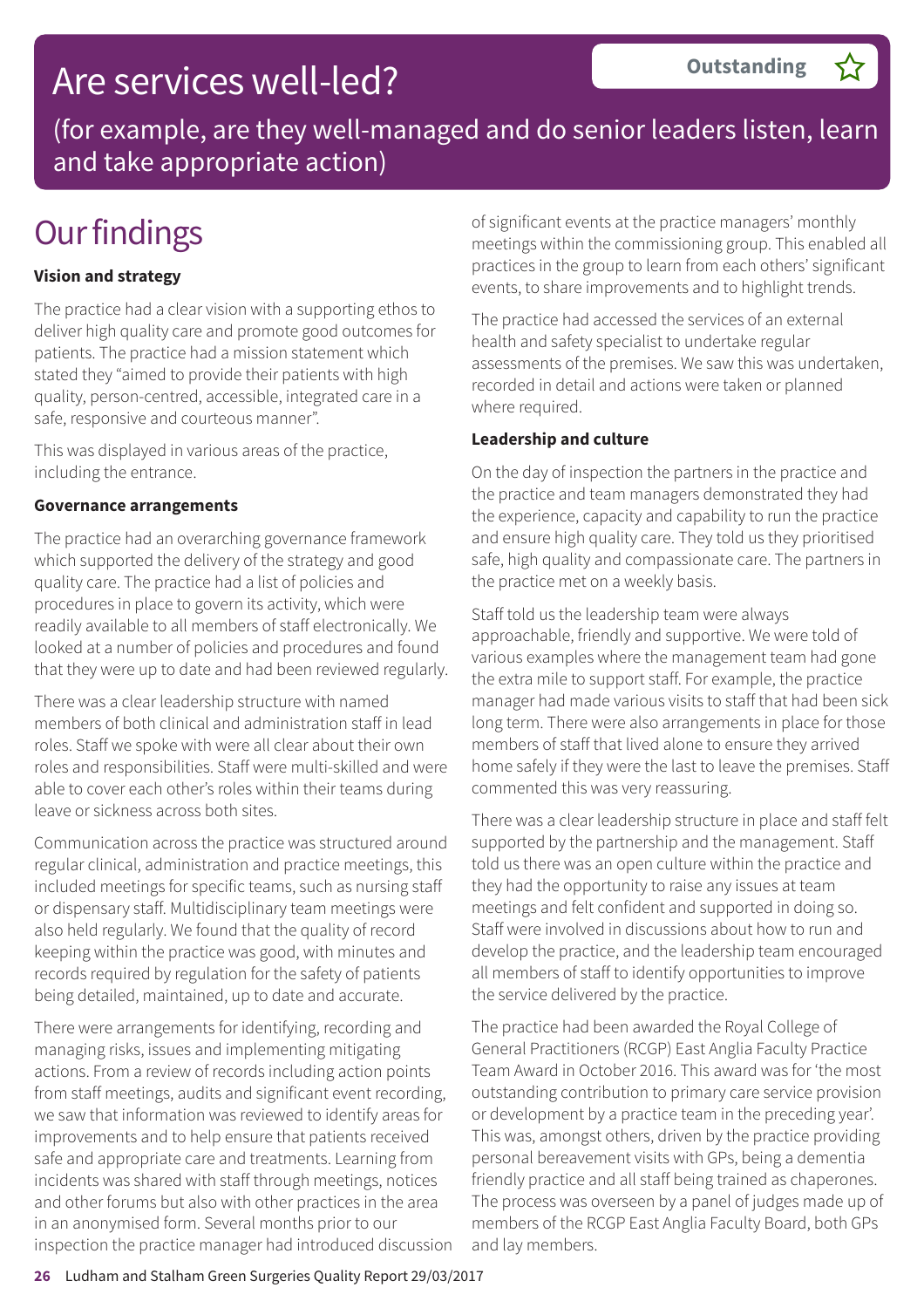### (for example, are they well-managed and do senior leaders listen, learn and take appropriate action)

GPs and nurses were supported to address their professional development needs for revalidation.

Health care assistants were clinically supported by the nurses and GPs in the practice.

We saw evidence that staff who had been on longterm sick were proactively supported back to work. Staff we spoke with claimed to be very pleased with the approaches taken and support offered by the leadership in the practice.

#### **Seeking and acting on feedback from patients, the public and staff**

The practice encouraged and valued feedback from patients, the public and staff. It proactively sought patients' feedback and engaged patients in the delivery of the service.

There was an active patient participation group (PPG) with more than 20 members who were involved in various aspects of the practice. For example, PPG members had undertaken an audit of the practice's premises and made changes as a result, for example the implementation of a portable hearing loop and instalment of non-slip steps. PPG members assisted during flu clinics and carer events, which the clinical team claimed was supportive to the team. The PPG also promoted the group and sought to recruit new members during these events. The group was involved in reviewing and editing practice newsletters and met with the practice manager on a regular basis.

Despite the practice performing above average on all of the questions but one for the National GP Patient Survey they had recognised an area of improvement as a result. The practice had decided to focus on more in-depth, qualitative and detailed feedback from patients about the nursing team. To offer a boost to morale and confidence within the team and to provide useful patient feedback for the new upcoming nurse revalidation scheme.

The practice had undertaken a patient dispensary survey in 2016, generating 104 responses. In this survey, amongst other results, 100 patients had rated the quality of advice given by the dispensers was "very good" or "excellent", four had rated it "good" or "average".

88 patients rated the ease of ordering prescriptions as "very good" or "excellent", six had rated it "good" or "average". 92 patients rated the confidentiality at the dispensary as "very good" or "excellent", ten had rated it "good" or "average" and one patient rated it "poor".

The practice had also gathered feedback from staff through staff meetings, appraisals and discussion. Staff told us they would not hesitate to give feedback and discuss any concerns or issues with colleagues and management. Staff told us that they felt empowered by management to make suggestions or recommendations for practice.

A 'safety culture' 360 degree questionnaire was undertaken amongst all staff, this had highlighted that the practice scored above average on all questions. This included questions such as: "I would be able to express disagreement with a senior member of staff", "if I had a suggestion to improve patient safety it would be taken serious" and "I would be able to discuss a mistake with my boss" amongst others.

The practice manager explained their desire to ensure staff were looked after and showed us evidence of individual stress assessments they had undertaken with staff. Staff had also attended a stress management workshop in November 2015. The overall aim of this process was to highlight areas of stress and to work together to help reduce stress in the workplace.

#### **Continuous improvement**

There was a focus on continuous learning and improvement at all levels within the practice. The practice team was forward thinking and part of local pilot schemes to improve outcomes for patients in the area.

The practice undertook competency questionaires on all contractors that operated on site. As the practice was going through a period of building refurbishment, contractors' attendance was higher than normal. We saw evidence of a thorough assessment on all building contractors used to date, this included references, health and safety and risk monitoring systems, legal certificates and insurance details amongst others.

The practice provided self-care guides in the waiting areas and there was a dedicated section on the website.

The practice was a training practice and there was one registrar active at the practice at the time of our inspection. There was one GP who was a fully accredited trainer and another GP was a newly approved associate trainer.

The practice also regularly employed apprentices, three of whom had remained at the practice after their apprenticeship and worked at the practice at the time of the inspection.